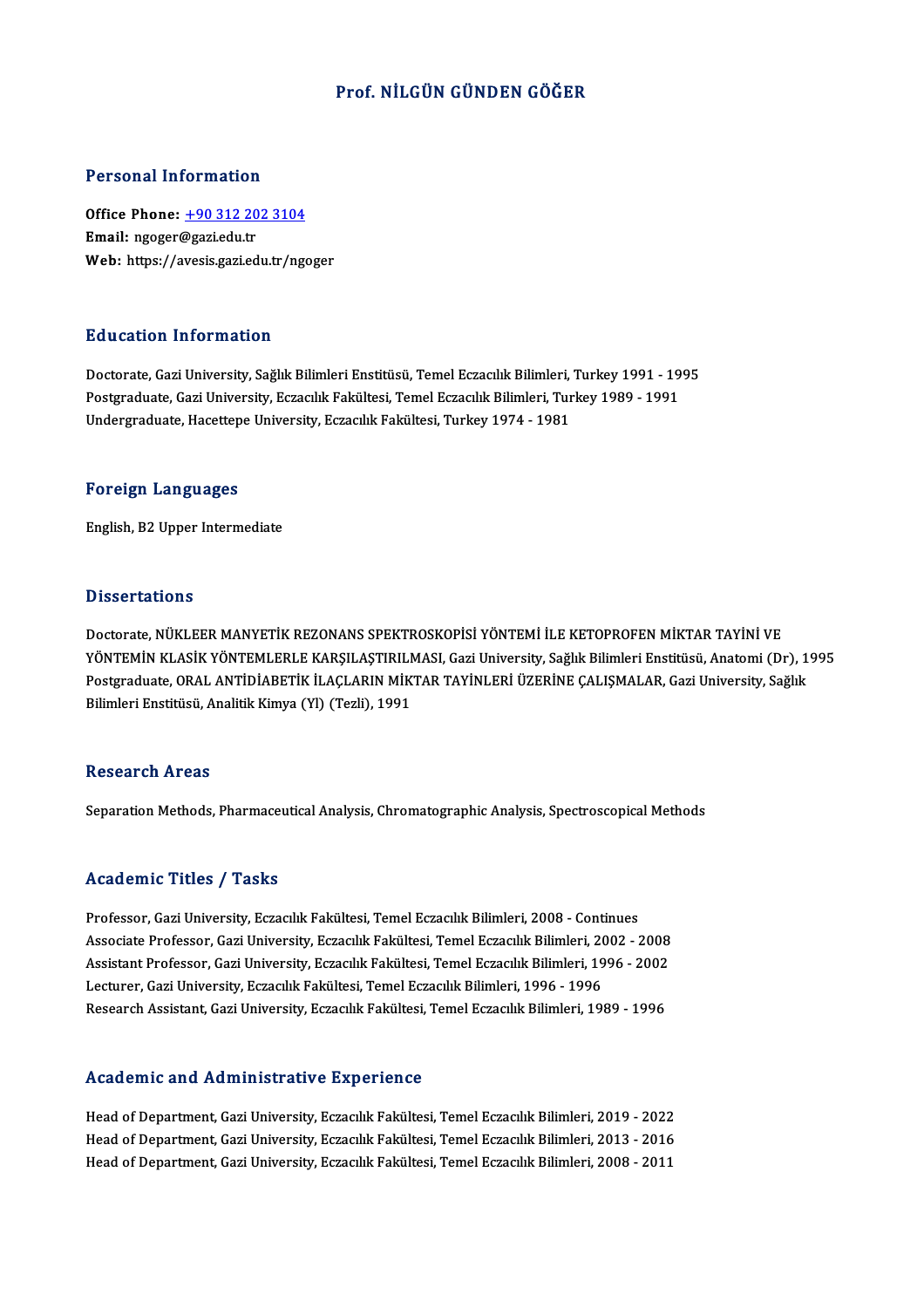### Courses

Courses<br>Analitik Kimya 1 Uygulama, Undergraduate, 1995 - 1996, 1996 - 1997, 1997 - 1998, 1998 - 1999, 1999 - 2000, 200<br>2001, 2001, 2002, 2002, 2002, 2002, 2004, 2004, 2005, 2005, 2006, 2006, 2007, 2007, 2008, 2009, 2000, 2 20011999<br>Analitik Kimya 1 Uygulama, Undergraduate, 1995 - 1996, 1996 - 1997, 1997 - 1998, 1998 - 1999, 1999 - 2000, 200<br>2001, 2001 - 2002, 2002 - 2003, 2003 - 2004, 2004 - 2005, 2005 - 2006, 2006 - 2007, 2007 - 2008, 2008 Analitik Kimya 1 Uygulama, Undergraduate, 1995 - 1996, 1996 - 1997, 1997 - 1998, 1998 - 1999, 1999 - 2000, 2000<br>2001, 2001 - 2002, 2002 - 2003, 2003 - 2004, 2004 - 2005, 2005 - 2006, 2006 - 2007, 2007 - 2008, 2008 - 2009, 2001,<br>2010,<br>2020 2010, 2010 - 2011, 2011 - 2012, 2012 - 2013, 2013 - 2014, .<br>2020<br>Analitik Kimya 1, Undergraduate, 2016 - 2017, 2017 - 2018<br>Analitik Kimya 2, Undergraduate, 2017, 2018 2020<br>Analitik Kimya 1, Undergraduate, 2016 - 2017, 2017 - 2018<br>Analitik Kimya 2, Undergraduate, 2017 - 2018 Analitik Kimya 1, Undergraduate, 2016 - 2017, 2017 - 2018<br>Analitik Kimya 2, Undergraduate, 2017 - 2018<br>AKİ 2050 Analitik Kimya Bilim Dalında Araştırma Teknikleri ve Bilimsel Etik, Postgraduate, 2017 - 2018<br>AKİ 2021 Ayırma Analitik Kimya 2, Undergraduate, 2017 - 2018<br>AKİ 2050 Analitik Kimya Bilim Dalında Araştırma Teknikleri ve Bilims<br>AKİ 2031 Ayırma Yöntemlerine Giriş Uyg, Postgraduate, 2017 - 2018<br>AKİ 1020 Spektral Analiz Yöntemlerine Giri AKİ 2050 Analitik Kimya Bilim Dalında Araştırma Teknikleri ve Bilimsel E<br>AKİ 2031 Ayırma Yöntemlerine Giriş Uyg, Postgraduate, 2017 - 2018<br>AKİ 1020 Spektral Analiz Yöntemlerine Giriş, Postgraduate, 2017 - 2018<br>AKİ 1021 Spe AKİ 2031 Ayırma Yöntemlerine Giriş Uyg, Postgraduate, 2017 - 2018<br>AKİ 1020 Spektral Analiz Yöntemlerine Giriş, Postgraduate, 2017 - 2018<br>AKİ 1021 Spektral Analiz Yöntemlerine Giriş Uyg., Postgraduate, 2017 - 2018<br>AKi 2010 AKİ 1020 Spektral Analiz Yöntemlerine Giriş, Postgraduate, 2017 - 2018<br>AKİ 1021 Spektral Analiz Yöntemlerine Giriş Uyg., Postgraduate, 2017 - 2<br>AKİ 2010 Analitik Kimya II, Postgraduate, 2017 - 2018<br>AKİ 2030 Ayırma Yöntemle AKİ 1021 Spektral Analiz Yöntemlerine Giriş Uyg., Postgraduate, 2<br>AKi 2010 Analitik Kimya II, Postgraduate, 2017 - 2018<br>AKİ 2030 Ayırma Yöntemlerine Giriş, Postgraduate, 2017 - 2018<br>KRA 201 Kromatografik Ayunna Yöntemleri, KRA301KromatografikAyırmaYöntemleri,Undergraduate,2016 -2017,2017 -2018

## Advising Theses

Günden Göğer N., Method Development For Separation And Quantitative Determination Of Sulfacetamide Sodium, raav romg virosos<br>Günden Göğer N., Method Development For Separation And Quantitative Determination Of Sulfacetamide Sodium,<br>Betamethasone, Methyl Paraben And Propyl Paraben In Ophthalmic Drops , Postgraduate, O.DEMİR(Stud Günden Göğer N., Method Development For Separation And Quantitative Determination Of Sulfacetamide Sodium,<br>Betamethasone, Methyl Paraben And Propyl Paraben In Ophthalmic Drops , Postgraduate, O.DEMİR(Student), 2021<br>Günden Betamethasone, Methyl Paraben And Propyl Paraben In Ophthalmıc Drops , Postgraduate, O.D.<br>Günden Göğer N., Method Development For Separation And Quantitative Determination Of Eph<br>Anthazoline And Chloreton In Pharmaceutical Günden Göğer N., Method Development For Separation And Quantitative Determination Of Ephedrine, Naphazoline,<br>Anthazoline And Chloreton In Pharmaceutical Pomades, Doctorate, Ç.KANBEŞ(Student), 2019<br>GÜNDEN GÖĞER N., Developm

Anthazoline And Chloreton In Pharmaceutical Pomades, Doctorate, Ç.KANBEŞ(Student), 2019<br>GÜNDEN GÖĞER N., Development And Validation Of A Dispersive Liquid-Liquid Microextraction And A Liquid<br>Chromatography-Tandem Mass Spec GÜNDEN GÖĞER N., Development And Valıdatıon Of A Dispersiy<br>Chromatography-Tandem Mass Spectrometry (Lc-Ms/Ms) Metl<br>Substances In Horse Urine, Doctorate, T.Zilhan(Student), 2018<br>CÜNDEN GÖĞER N., Anakras Of Olmasartan Madaya Chromatography-Tandem Mass Spectrometry (Lc-Ms/Ms) Method For Determination Of Some Acidic And Basic Doping<br>Substances In Horse Urine, Doctorate, T.Zilhan(Student), 2018<br>GÜNDEN GÖĞER N., Analysis Of Olmesartan Medoxomil, H

Substances In Horse Urme, Doctorate, T.Zilhan(Student), 2018<br>GÜNDEN GÖĞER N., Analysis Of Olmesartan Medoxomil, Hydroch<br>Dosage Forms By Hplc, Postgraduate, Ç.SAÇINTI(Student), 2014<br>GÜNDEN GÖĞER N., Determination of ophodri GÜNDEN GÖĞER N., Analysis Of Olmesartan Medoxomil, Hydrochlorothiazide, And Related Impurities In Pharmaceu<br>Dosage Forms By Hplc, Postgraduate, Ç.SAÇINTI(Student), 2014<br>GÜNDEN GÖĞER N., Determination of ephedrine, norephed

Dosage Forms By Hplc, Postgraduate, Ç.SAÇINTI(Student), 2014<br>GÜNDEN GÖĞER N., Determination of ephedrine, norephedrine and guaifenesin in syrup preparations<br>electrophoresis, Doctorate, S.YARIMKAYA(Student), 2014<br>GÜNDEN GÖĞ GÜNDEN GÖĞER N., Determination of ephedrine, norephedrine and guaifenesin in syrup preparations by capillary

electrophoresis, Doctorate, S.YARIMKAYA(Student), 2014<br>GÜNDEN GÖĞER N., Simultaneous determination of paracetamol, pseudoephedrine, chlorpheniramine,<br>dextromethorphan, 4-aminophenol and ephedrine in tablets by capillary el GÜNDEN GÖĞER N., Simul<br>dextromethorphan, 4-ami<br>B.YENER(Student), 2013<br>CÜNDEN GÖĞER N., Simul dextromethorphan, 4-aminophenol and ephedrine in tablets by capillary electrophoresis, Postgraduate,<br>B.YENER(Student), 2013<br>GÜNDEN GÖĞER N., Simultaneous determination of dexphantenol, mepyramine and lidocaine in combined<br>

B.YENER(Student), 2013<br>GÜNDEN GÖĞER N., Simultaneous determination of dexphantenol, mepyramine and lidocaine<br>pharmaceutical gels by capillary electrophoresis, Postgraduate, G.BAŞMAKCI(Student), 2009<br>CÜNDEN GÖĞER N., Determ GÜNDEN GÖĞER N., Simultaneous determination of dexphantenol, mepyramine and lidocaine in combined<br>pharmaceutical gels by capillary electrophoresis, Postgraduate, G.BAŞMAKCI(Student), 2009<br>GÜNDEN GÖĞER N., Determination of

pharmaceutical gels by capillary electrophoresis, Postg<br>GÜNDEN GÖĞER N., Determination of Anthralin and Sal<br>Spectrometry, Postgraduate, E.GÜMÜŞ(Student), 2009<br>CÜNDEN GÖĞER N. Quantitative Determination of ISOG GÜNDEN GÖĞER N., Determination of Anthralin and Salicylic Acid in Cream Formulations by Synchronous Fluores<br>Spectrometry, Postgraduate, E.GÜMÜŞ(Student), 2009<br>GÜNDEN GÖĞER N., Quantitative Determination of Isoconazole nitr

Spectrometry, Postgraduate, E.GÜMÜŞ(Student), 2009<br>GÜNDEN GÖĞER N., Quantitative Determination of Isoconazole nitrate and Diflucortolone valerat<br>Mixtures by Derivative UV Spectrophotometry and HPLC, Postgraduate, G.ÖZEN(St

GÜNDEN GÖĞER N., Quantitative Determination of Isoconazole nitrate and Diflucortolone valerate in their Binary<br>Mixtures by Derivative UV Spectrophotometry and HPLC, Postgraduate, G.ÖZEN(Student), 2009<br>GÜNDEN GÖĞER N., Quan Mixtures by Derivative UV Spectrophotometry and HPLC, Postgraduate, CONDEN GÖĞER N., Quantitative determination of paracetamol, capillary electrophoresis, Postgraduate, K.ÇAKIR(Student), 2007<br>CÜNDEN GÖĞER N., Formasötik fo GÜNDEN GÖĞER N., Quantitative determination of paracetamol, caffeine and codeine in pharmaceautic tablets by<br>capillary electrophoresis, Postgraduate, K.ÇAKIR(Student), 2007<br>GÜNDEN GÖĞER N., Farmasötik formlarda akışa enjek

capillary electrophores<br>GÜNDEN GÖĞER N., Fa<br>H.EDA(Student), 2006<br>GÜNDEN GÖĞER N., UV GÜNDEN GÖĞER N., Farmasötik formlarda akışa enjeksiyon sistemleri ile etken madde miktar tayinleri, Doctorate,<br>H.EDA(Student), 2006<br>GÜNDEN GÖĞER N., UV türev spektrofotometrisi ve yüksek basınç sıvı kromatografisi (HPLC) y

H.EDA(Student), 2006<br>GÜNDEN GÖĞER N., UV türev spektrofotometrisi ve yüksek basınç sıvı kromatografisi<br>farmasötik formlarda ketoprofen miktar tayini, Postgraduate, C.ÖZLÜ(Student), 2003<br>CÜNDEN GÖĞER N., Farmasötik formlard

GÜNDEN GÖĞER N., UV türev spektrofotometrisi ve yüksek basınç sıvı kromatografisi (HPLC) yöntemleri ile çeşitli<br>farmasötik formlarda ketoprofen miktar tayini, Postgraduate, C.ÖZLÜ(Student), 2003<br>GÜNDEN GÖĞER N., Farmasötik farmasötik formlarda ketopr<br>GÜNDEN GÖĞER N., Farmasö<br>S.ÇAMALAN(Student), 2002<br>GÜNDEN GÖĞER N., Enerii de GÜNDEN GÖĞER N., Farmasötik formlarda UV türev spektroskopisi yöntemiyle ibuprofen miktar tayini, Postgradua<br>S.ÇAMALAN(Student), 2002<br>GÜNDEN GÖĞER N., Enerji dağıtımlı X-Ray analizörlü taramalı elektron mikroskop cihazı il

S.ÇAMALAN(Student), 2002<br>GÜNDEN GÖĞER N., Enerji dağıtımlı X-Ray analizörlü taramalı elektror<br>inorganik elementlerin tayini, Postgraduate, E.ÇOPUR(Student), 2001<br>GÜNDEN GÖĞER N. UV türev spektraskanisi vöntemiyle sesitli f GÜNDEN GÖĞER N., Enerji dağıtımlı X-Ray analizörlü taramalı elektron mikroskop cihazı ile haşhaş kapsüllerir<br>inorganik elementlerin tayini, Postgraduate, E.ÇOPUR(Student), 2001<br>GÜNDEN GÖĞER N., UV türev spektroskopisi yönt

inorganik elementlerin tayini, Postgradu<br>GÜNDEN GÖĞER N., UV türev spektrosk<br>Postgraduate, S.ZAFER(Student), 2000<br>GÜNDEN GÖĞER N., Türev spektroskan GÜNDEN GÖĞER N., UV türev spektroskopisi yöntemiyle çeşitli farmasötik formlarda ambroksol miktar tayini,<br>Postgraduate, S.ZAFER(Student), 2000<br>GÜNDEN GÖĞER N., Türev spektroskopisi yöntemi ile jel preparatlarda piroksikam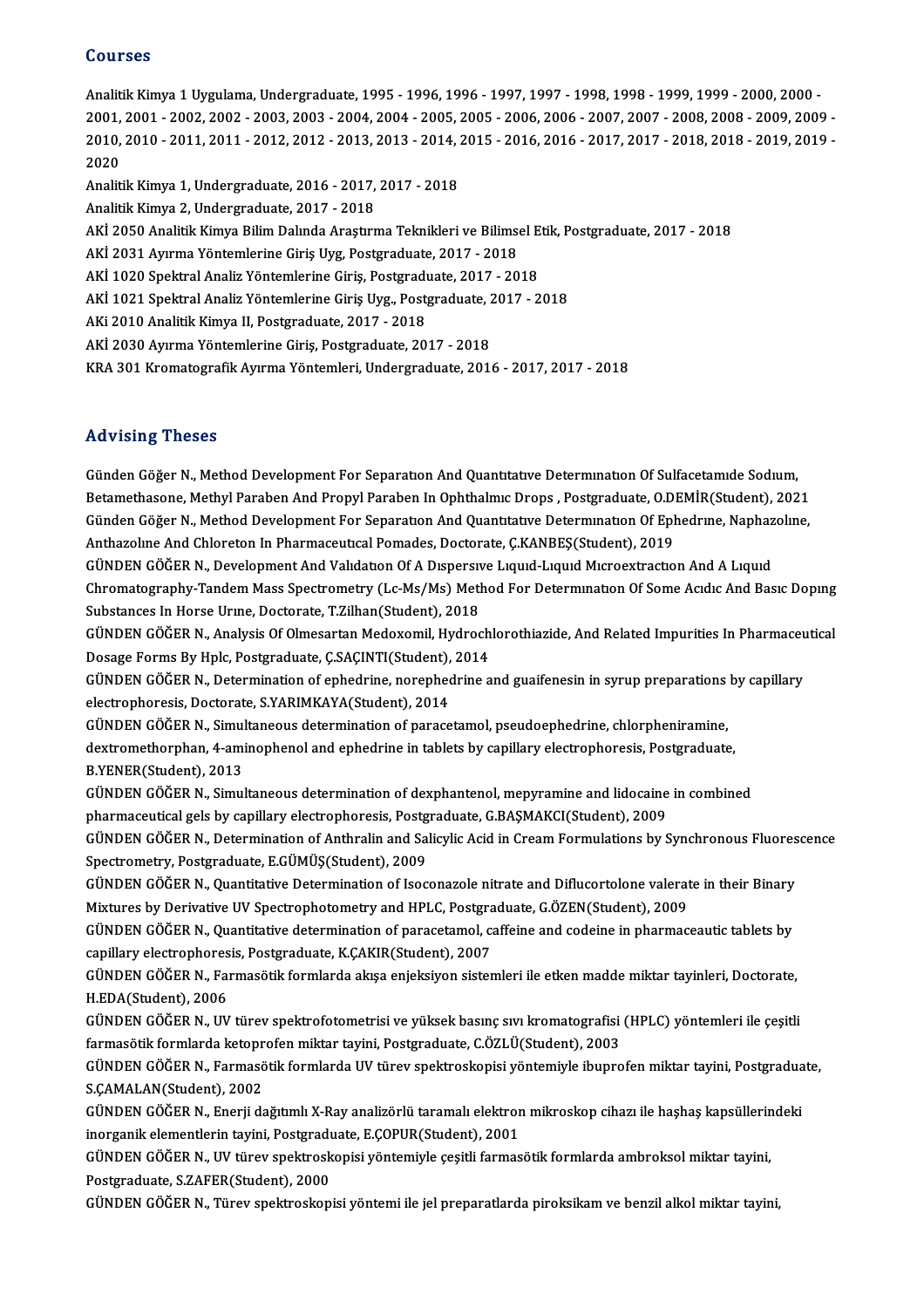Postgraduate, L.MALEK(Student), 1999

Postgraduate, L.MALEK(Student), 1999<br>GÜNDEN GÖĞER N., Türev spektroskopisi yöntemiyle çeşitli farmasötik formlarda flukonazol miktar tayini, Postgraduate,<br>A TÜRKALR(Student), 1999 Postgraduate, L.MALEK(Student)<br>GÜNDEN GÖĞER N., Türev sp<br>A.TÜRKALP(Student), 1999<br>GÜNDEN GÖĞER N., Atamik GÜNDEN GÖĞER N., Türev spektroskopisi yöntemiyle çeşitli farmasötik formlarda flukonazol miktar tayini, Postgradu<br>A.TÜRKALP(Student), 1999<br>GÜNDEN GÖĞER N., Atomik absorpsiyon spektroskopisi ve kompleksometrik titrasyonla s

A.TÜRKALP(Student), 1999<br>GÜNDEN GÖĞER N., Atomik absorpsiyon<br>Postgraduate, D.FERSUN(Student), 1998<br>CÜNDEN GÖĞER N. UV spektreskenisi ve GÜNDEN GÖĞER N., Atomik absorpsiyon spektroskopisi ve kompleksometrik titrasyonla sütte kalsiyum miktar<br>Postgraduate, D.FERSUN(Student), 1998<br>GÜNDEN GÖĞER N., UV spektroskopisi ve susuz ortam titrasyonu ile piroksikam mikt

Postgraduate, D.FERSUN(Student), 1998<br>GÜNDEN GÖĞER N., UV spektroskopisi ve susuz ortam titras<br>karşılaştırılması, Postgraduate, A.BERKKAN(Student), 1997<br>GÜNDEN GÖĞER N. UV spektroskopisi ve susuz ortam titras GÜNDEN GÖĞER N., UV spektroskopisi ve susuz ortam titrasyonu ile piroksikam miktar tayini ve yöntemlerin<br>karşılaştırılması, Postgraduate, A.BERKKAN(Student), 1997<br>GÜNDEN GÖĞER N., UV spektroskopisi ve susuz ortam titrasyon

karşılaştırılması, Postgraduate, A.BERKKAN(Student), 1997<br>GÜNDEN GÖĞER N., UV spektroskopisi ve susuz ortam titrasyonu ile nitrimidazin miktar tayini, Postgraduate,<br>M.AKCİN(Student), 1997

## Articles Published in Journals That Entered SCI, SSCI and AHCI Indexes

- I. The Development of Spectrophotometric and Validated Stability-Indicating RP-HPLC Methods for Sites Published in Journals Phat Entertou bull, 8991 and Three Indexted<br>The Development of Spectrophotometric and Validated Stability-Indicating RP-HPLC Me<br>Simultaneous Determination of Ephedrine HCL, Naphazoline HCL, Anta The Development of Spectrophotometric and Val<br>Simultaneous Determination of Ephedrine HCL, I<br>Chlorobutanol in Pharmaceutical Pomade Form<br>Dinder C. K., Erlman C. Hely B. Coger N Simultaneous Determination of Ephe<br>Chlorobutanol in Pharmaceutical Poi<br>Dindar C. K. , Erkmen C., Uslu B., Goger N.<br>COMBINATOBIAL CHEMISTRY & HIGH TH Chlorobutanol in Pharmaceutical Pomade Form<br>Dindar C. K. , Erkmen C., Uslu B., Goger N.<br>COMBINATORIAL CHEMISTRY & HIGH THROUGHPUT SCREENING, vol.23, no.10, pp.1090-1099, 2020 (Journal<br>Indeved in SCD. Dindar C. K. , Er.<br>COMBINATORIA<br>Indexed in SCI)<br>OUANTITATIV COMBINATORIAL CHEMISTRY & HIGH THROUGHPUT SCREENING, vol.23, no.10, pp.1090-1099, 2020 (Journal)<br>Indexed in SCI)<br>II. QUANTITATIVE DETERMINATION OF PARACETAMOL, CAFFEINE AND CODEINE PHOSPHATE IN
- Indexed in SCI)<br>II. QUANTITATIVE DETERMINATION OF PARACETAMOL, CAFFEINE AND CODEINE PHOSPHATE IN<br>PHARMACEUTICAL DOSAGE FORMS BY USING CAPILLARY ELECTROPHORESIS METHOD Cakir K., Erkmen C., USLU B., GÜNDEN GÖĞER N. REVUE ROUMAINE DE CHIMIE, vol.64, no.9, pp.801-808, 2019 (Journal Indexed in SCI) Cakir K., Erkmen C., USLU B., GÜNDEN GÖĞER N.<br>REVUE ROUMAINE DE CHIMIE, vol.64, no.9, pp.801-808, 2019 (Journal Indexed in SCI)<br>III. Determination of antazoline and tetrahydrozoline in ophthalmic solutions by capillary<br>ele
- REVUE ROUMAINE DE CHIMIE, vol.64, no.9, pp.801-808, 2019<br>Determination of antazoline and tetrahydrozoline in opelectrophoresis and stability-indicating HPLC methods<br>CÜMÜSTAS M. Alshana II, EPTAS N. CÜNDEN CÖĞER N. ÖZK electrophoresis and stability-indicating HPLC methods<br>GÜMÜŞTAŞ M., Alshana U., ERTAŞ N., GÜNDEN GÖĞER N., ÖZKAN S. A. , USLU B. electrophoresis and stability-indicating HPLC methods<br>GÜMÜŞTAŞ M., Alshana U., ERTAŞ N., GÜNDEN GÖĞER N., ÖZKAN S. A. , USLU B.<br>JOURNAL OF PHARMACEUTICAL AND BIOMEDICAL ANALYSIS, vol.124, pp.390-398, 2016 (Journal Indexed GÜMÜŞTAŞ M., Alshana U., ERTAŞ N., GÜNDEN GÖĞER N., ÖZKAN S. A. , USLU B.<br>JOURNAL OF PHARMACEUTICAL AND BIOMEDICAL ANALYSIS, vol.124, pp.390-398, 2016 (Journal Indexed in SCI)<br>IV. Determination of parabens in human milk an
- JOURNAL OF PHARMACEUTICAL AND BIOMEDICAL ANALYSIS, vol.12<br>Determination of parabens in human milk and other food sandispersive liquid-liquid microextraction with back-extraction<br>Alshana U. ERTAS N. CÜNDEN CÖČER N. Determination of parabens in humar<br>dispersive liquid-liquid microextract<br>Alshana U., ERTAŞ N., GÜNDEN GÖĞER N.<br>FOOD CHEMISTEV .vel 191 pp.1-9-2015 . dispersive liquid-liquid microextraction with back-extracti<br>Alshana U., ERTAŞ N., GÜNDEN GÖĞER N.<br>FOOD CHEMISTRY, vol.181, pp.1-8, 2015 (Journal Indexed in SCI)<br>QUANTITATIVE DETERMINATION OF ISOCONAZOLE NITRA Alshana U., ERTAŞ N., GÜNDEN GÖĞER N.<br>FOOD CHEMISTRY, vol.181, pp.1-8, 2015 (Journal Indexed in SCI)<br>V. QUANTITATIVE DETERMINATION OF ISOCONAZOLE NITRATE AND DIFLUCORTOLONE VALERATE IN
- PHARMACEUTICAL CREAMS BY UPLC, HPLC AND IMPROVED DERIVATIVE UV SPECTROPHOTOMETRY OzenG.,GÜMÜŞTAŞM.,ŞATANAKARAH.E. ,GÜNDENGÖĞERN.,USLUB.,ÖZKANS.A. PHARMACEUTICAL CREAMS BY UPLC, HPLC AND IMPROVED DERIVATIV<br>Ozen G., GÜMÜŞTAŞ M., ŞATANA KARA H. E. , GÜNDEN GÖĞER N., USLU B., ÖZKAN<br>REVUE ROUMAINE DE CHIMIE, vol.60, pp.527-535, 2015 (Journal Indexed in SCI)<br>Determination Ozen G., GÜMÜŞTAŞ M., ŞATANA KARA H. E. , GÜNDEN GÖĞER N., USLU B., ÖZKAN S. A.<br>REVUE ROUMAINE DE CHIMIE, vol.60, pp.527-535, 2015 (Journal Indexed in SCI)<br>VI. Determination of ibuprofen and paraben in pharmaceutical formu
- REVUE ROUMAINE DE CHIMIE, vol<br>Determination of ibuprofen an<br>derivative spectrophotometry<br>Turk S.C., Satana E. BASAN H. CÜ. Determination of ibuprofen and paraben in p<br>derivative spectrophotometry<br>Turk S. C. , Satana E., BASAN H., GÜNDEN GÖĞER N.<br>JOUPMAL OF ANALYTICAL CHEMISTRY vol 70 no 1 derivative spectrophotometry<br>Turk S. C. , Satana E., BASAN H., GÜNDEN GÖĞER N.<br>JOURNAL OF ANALYTICAL CHEMISTRY, vol.70, no.1, pp.50-54, 2015 (Journal Indexed in SCI)<br>Simultaneous determination of dovnanthonol, lidosaine hy

- Turk S. C. , Satana E., BASAN H., GÜNDEN GÖĞER N.<br>JOURNAL OF ANALYTICAL CHEMISTRY, vol.70, no.1, pp.50-54, 2015 (Journal Indexed in SCI)<br>VII. Simultaneous determination of dexpanthenol, lidocaine hydrochloride, and mepyram JOURNAL OF ANALYTICAL CHEMISTRY, vol.70, no.1, pp.50-54, 201<br>Simultaneous determination of dexpanthenol, lidocaine hy<br>combined pharmaceutical gel by capillary electrophoresis<br>Alvil C. B. SATANA KABA H. E. Bes S. V. ERTAS N Simultaneous determination of dexpanthenol, lidocaine hydroch<br>combined pharmaceutical gel by capillary electrophoresis<br>Akyil G. B. , ŞATANA KARA H. E. , Bas S. Y. , ERTAŞ N., GÜNDEN GÖĞER N.<br>TURKISH JOURNAL OF CHEMISTRY vo combined pharmaceutical gel by capillary electrophoresis<br>Akyil G. B. , ŞATANA KARA H. E. , Bas S. Y. , ERTAŞ N., GÜNDEN GÖĞER N.<br>TURKISH JOURNAL OF CHEMISTRY, vol.38, no.5, pp.756-764, 2014 (Journal Indexed in SCI)
- VIII. DISPERSIVE LIQUID-LIQUID MICROEXTRACTION BASED ON SOLIDIFICATION OF FLOATING ORGANIC TURKISH JOURNAL OF CHEMISTRY, vol.38, no.5, pp.756-764, 2014 (Journal Indexed in SCI)<br>DISPERSIVE LIQUID-LIQUID MICROEXTRACTION BASED ON SOLIDIFICATION OF FLOATING ORGANIC<br>DROP COMBINED WITH COUNTER-ELECTROOSMOTIC FLOW NORM DISPERSIVE LIQUID-LIQUID MICROEXTRACTION BASED ON SOLIDIFICATION OF FLOATING ORGAN<br>DROP COMBINED WITH COUNTER-ELECTROOSMOTIC FLOW NORMAL STACKING MODE IN CAPILL.<br>ELECTROPHORESIS FOR THE DETERMINATION OF BISPHENOL A IN WATE DROP COMBINED WITH COUNTER-ELECTROOSMOTIC FLO<br>ELECTROPHORESIS FOR THE DETERMINATION OF BISPHI<br>Alshana U., Lubbad I., Günden Göğer N., Çok İ., Tamer U., Ertaş N.<br>JOUPMAL OF LIQUID CHROMATOCRARHY & RELATED TECHNOL ELECTROPHORESIS FOR THE DETERMINATION OF BISPHENOL A IN WATER AND URINE SAMPLES<br>Alshana U., Lubbad I., Günden Göğer N., Çok İ., Tamer U., Ertaş N.<br>JOURNAL OF LIQUID CHROMATOGRAPHY & RELATED TECHNOLOGIES, vol.36, no.20, pp. Alshana U., Lubl<br>JOURNAL OF LI<br>Indexed in SCI)<br>Dianonaive liq: JOURNAL OF LIQUID CHROMATOGRAPHY & RELATED TECHNOLOGIES, vol.36, no.20, pp.2855-2870, 2013 (Journ<br>Indexed in SCI)<br>IX. Dispersive liquid-liquid microextraction combined with field-amplified sample stacking in capillary<br>clea
	- Indexed in SCI)<br>IX. Dispersive liquid-liquid microextraction combined with field-amplified sample stacking in capillary<br>electrophoresis for the determination of non-steroidal anti-inflammatory drugs in milk and dairy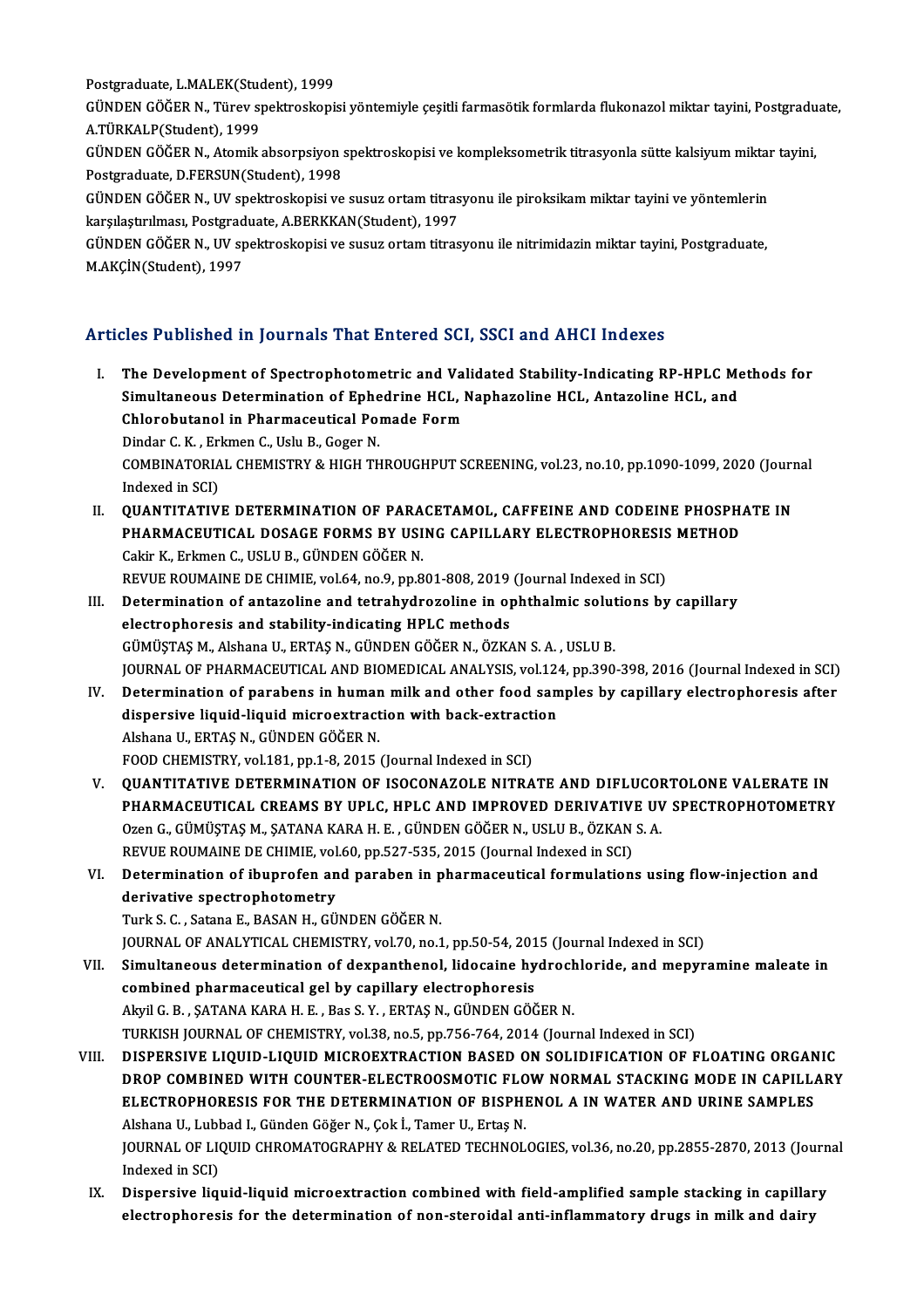products

AlshanaU.,GÜNDENGÖĞERN.,ERTAŞN.

FOOD CHEMISTRY, vol.138, pp.890-897, 2013 (Journal Indexed in SCI)

X. Dispersive liquid-liquid microextraction based on solidification of floating organic drop combined FOOD CHEMISTRY, vol.138, pp.890-897, 2013 (Journal Indexed in SCI)<br>Dispersive liquid-liquid microextraction based on solidification of floating organic drop combined<br>with field-amplified sample injection in capillary elect Dispersive liquid-liquid r<br>with field-amplified samp<br>agonists in bovine urine<br><sup>He M E</sup> Alshana H Lubbad agonists in bovine urine<br>Us M. F. , Alshana U., Lubbad I., GÜNDEN GÖĞER N., ERTAŞ N.

ELECTROPHORESIS, vol.34, no.6, pp.854-861, 2013 (Journal Indexed in SCI)

XI. Ultrasound-assisted emulsification microextraction for the determination of ephedrines in human ELECTROPHORESIS, vol.34, no.6, pp.854-861, 2013 (Journal Indexed in SCI)<br>Ultrasound-assisted emulsification microextraction for the determination of ephedrines in humar<br>urine by capillary electrophoresis with direct inject Ultrasound-assis<br>urine by capillar<br>microextraction<br>Alsbana U. CÜNDE urine by capillary electrophoresis w<br>microextraction<br>Alshana U., GÜNDEN GÖĞER N., ERTAŞ N.<br>JOUPMAL OF SERARATION SCIENCE vol 3 microextraction<br>Alshana U., GÜNDEN GÖĞER N., ERTAŞ N.<br>JOURNAL OF SEPARATION SCIENCE, vol.35, no.16, pp.2114-2121, 2012 (Journal Indexed in SCI)

Alshana U., GÜNDEN GÖĞER N., ERTAŞ N.<br>JOURNAL OF SEPARATION SCIENCE, vol.35, no.16, pp.2114-2121, 2012 (Journal Indexed in SCI)<br>XII. Determination of ambroxol hydrochloride in tablets using flow-injection UV spectropho JOURN<br>Deteri<br>HPLC<br>Satana **Determination of ambrox<br>HPLC<br>Satana E., Basan H., Goger N.**<br>JOUPNAL OF ANALYTICAL C HPLC<br>Satana E., Basan H., Goger N.<br>JOURNAL OF ANALYTICAL CHEMISTRY, vol.63, no.5, pp.451-454, 2008 (Journal Indexed in SCI)

Satana E., Basan H., Goger N.<br>JOURNAL OF ANALYTICAL CHEMISTRY, vol.63, no.5, pp.451-454, 2008 (Journal Indexed in SCI)<br>XIII. Determination of citalopram using flow injection-solid phase extraction with spectrofluoromet JOURNAL C<br>Determina<br>detection<br>Satana E - E detection<br>Satana E., Ertas N., Goger N.

CHROMATOGRAPHIA, vol.66, 2007 (Journal Indexed in SCI)

XIV. Capillary electrophoretic determination of citalopram in pharmaceutical tablets and serum Satana E., UYSAL Ü. D., Goger N., Tuncel M. Capillary electrophoretic determination of citalopram in pharma<br>Satana E., UYSAL Ü. D. , Goger N., Tuncel M.<br>CHROMATOGRAPHIA, vol.64, pp.317-320, 2006 (Journal Indexed in SCI)<br>Quantitative determination of ketenrefen in ge

Satana E., UYSAL Ü. D. , Goger N., Tuncel M.<br>CHROMATOGRAPHIA, vol.64, pp.317-320, 2006 (Journal Indexed in SCI)<br>XV. Quantitative determination of ketoprofen in gels and ampules by using flow-injection UV<br>SPASTOR between an CHROMATOGRAPHIA, vol.64, pp.3<br>Quantitative determination of<br>spectrophotometry and HPLC **Quantitative determination of ketoprofe<br>spectrophotometry and HPLC<br>Ozlu C., Basan H., Satana E., Ertas N., Goger N.<br>JOUPMAL OF PHAPMACEUTICAL AND PIOME** 

Ozlu C., Basan H., Satana E., Ertas N., Goger N.

spectrophotometry and HPLC<br>Ozlu C., Basan H., Satana E., Ertas N., Goger N.<br>JOURNAL OF PHARMACEUTICAL AND BIOMEDICAL ANALYSIS, vol.39, no.3-4, pp.606-611, 2005 (Journal Indexed<br>in SCI) JOURNAL OF PHARMACEUTICAL AND BIOMEDICAL ANALYSIS, vol.39, no.3-4, pp.606-611, 2005 (Journal In<br>in SCI)<br>XVI. Simultaneous spectrophotometric determination of piroxicam and benzyl alcohol in gel forms<br>Cases N. Zabtan L. Ber

in SCI)<br>Simultaneous spectrophotometric det<br>Goger N., Zahtep L., Berkkan A., Senturk Z.<br>CHEMIA ANALITYCZNA, vol 50, no 6, nn 10 Simultaneous spectrophotometric determination of piroxicam and benzyl<br>Goger N., Zahtep L., Berkkan A., Senturk Z.<br>CHEMIA ANALITYCZNA, vol.50, no.6, pp.1059-1067, 2005 (Journal Indexed in SCI)<br>Denivative IIV spectrophotomet

## Goger N., Zahtep L., Berkkan A., Senturk Z.<br>CHEMIA ANALITYCZNA, vol.50, no.6, pp.1059-1067, 2005 (Journal Indexed in SCI)<br>XVII. Derivative UV spectrophotometric method for the simultaneous determination of ambroxol and CHEMIA ANALITYCZNA, vo<br>Derivative UV spectroph<br>preservatives in syrups<br>Peser H. Dinser 7, Coger N Derivative UV spectropho<br>preservatives in syrups<br>Basan H., Dincer Z., Goger N.<br>CHEMIA ANALITYCZNA vol. preservatives in syrups<br>Basan H., Dincer Z., Goger N.<br>CHEMIA ANALITYCZNA, vol.50, no.2, pp.465-473, 2005 (Journal Indexed in SCI)<br>Quantitative determination of ambrousl in tablets by derivative IIV ans

## Basan H., Dincer Z., Goger N.<br>CHEMIA ANALITYCZNA, vol.50, no.2, pp.465-473, 2005 (Journal Indexed in SCI)<br>XVIII. Quantitative determination of ambroxol in tablets by derivative UV spectrophotometric method and<br>HPLC CHEMI<br>Quant<br>HPLC<br>Dincer **Quantitative determinatio<br>HPLC<br>Dincer Z., Basan H., Goger N.<br>JOUPNAL OF PHAPMACEUTI**

Dincer Z., Basan H., Goger N.

HPLC<br>Dincer Z., Basan H., Goger N.<br>JOURNAL OF PHARMACEUTICAL AND BIOMEDICAL ANALYSIS, vol.31, no.5, pp.867-872, 2003 (Journal Indexed in<br>SCI) JOURNAL OF PHARMACEUTICAL AND BIOMEDICAL ANALYSIS, vol.31, no.5, pp.867-872, 2003 (Journal Indexention)<br>SCI)<br>XIX. Quantitative determination of fluconazole in syrups by first order derivative spectrophotometry<br>Aboul Engin

## SCI)<br>**Quantitative determination of fl**i<br>Aboul-Enein H., Goger N., Turkalp A.<br>ANALYTICAL LETTERS, vol.25, no.7. Quantitative determination of fluconazole in syrups by first order deriva<br>Aboul-Enein H., Goger N., Turkalp A.<br>ANALYTICAL LETTERS, vol.35, no.7, pp.1193-1204, 2002 (Journal Indexed in SCI)<br>Quantitative determination of pin

## Aboul-Enein H., Goger N., Turkalp A.<br>ANALYTICAL LETTERS, vol.35, no.7, pp.1193-1204, 2002 (Journal Indexed in SCI)<br>XX. Quantitative determination of piroxicam in a new formulation (piroxicam-beta-cyclodextrin) by<br>denivativ ANALYTICAL LETTERS, vol.35, no.7, pp.1193-1204, 2002 (Journal Indexed in SCI)<br>Quantitative determination of piroxicam in a new formulation (piroxican<br>derivative UV spectrophotometric method and HPLC<br>Basan H., Goger N., Ert **Quantitative determination of pir<br>derivative UV spectrophotometri<br>Basan H., Goger N., Ertas N., Orbey M.<br>JOUPNAL OF PHAPMACEUTICAL AND** derivative UV spectrophotometric method and HPLC<br>Basan H., Goger N., Ertas N., Orbey M.<br>JOURNAL OF PHARMACEUTICAL AND BIOMEDICAL ANALYSIS, vol.26, no.2, pp.171-178, 2001 (Journal Indexed in<br>SCD Basa<br>JOUR<br>SCI)<br>Sim

JOURNAL OF PHARMACEUTICAL AND BIOMEDICAL ANALYSIS, vol.26, no.2, pp.171-178, 2001 (Journal Index SCI)<br>SCI)<br>XXI. Simultaneous determination of valsartan and hydrochlorothiazide in tablets by first-derivative<br>whravialst anas SCI)<br>Simultaneous determination of valsartan and hydrochlorothiazide in tablets by first-derivative<br>ultraviolet spectrophotometry and LC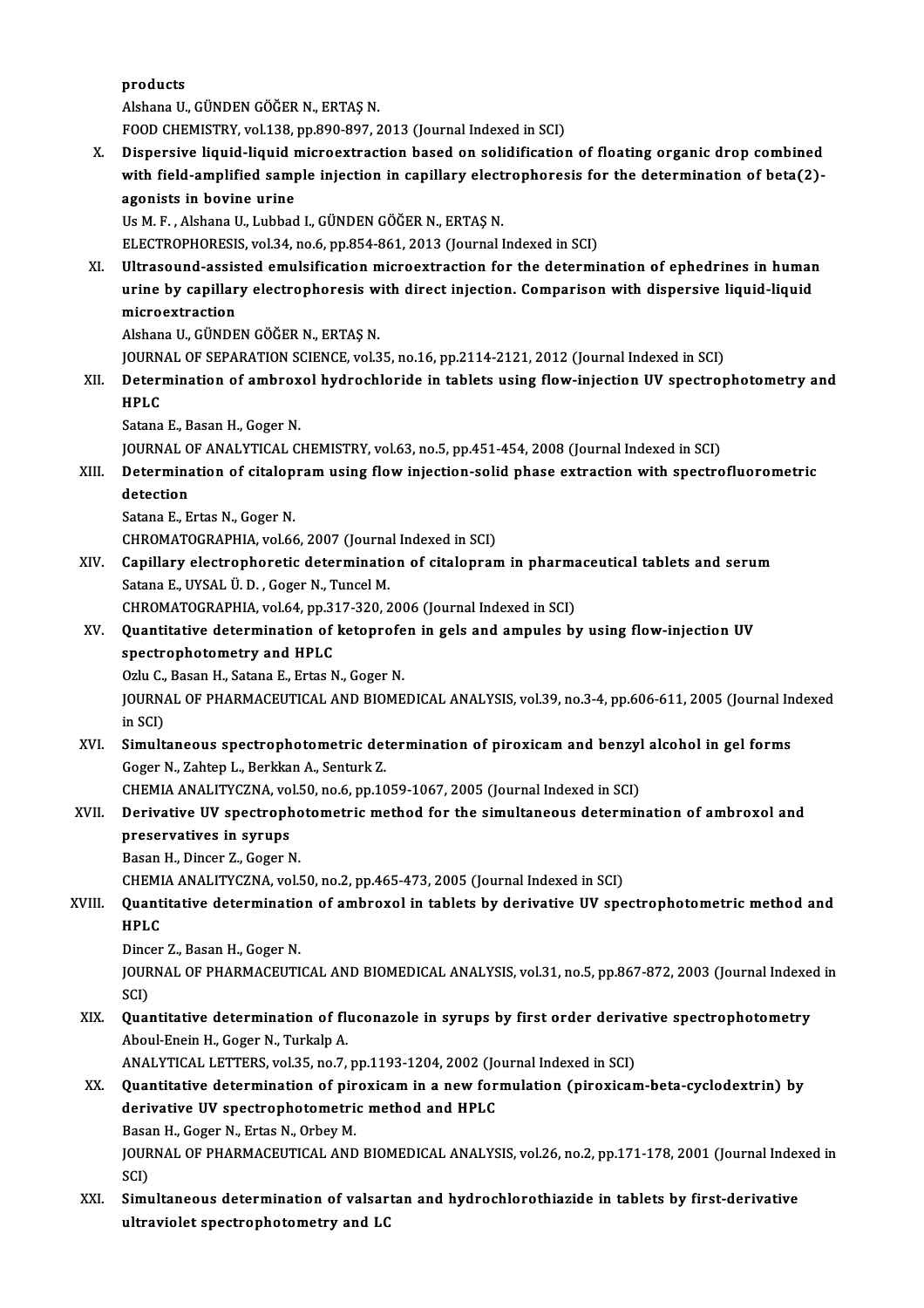Satana E., Altinay S., Goger N., Ozkan S., Senturk Z.

Satana E., Altinay S., Goger N., Ozkan S., Senturk Z.<br>JOURNAL OF PHARMACEUTICAL AND BIOMEDICAL ANALYSIS, vol.25, pp.1009-1013, 2001 (Journal Indexed in Satai<br>JOUR<br>SCI)<br>Ouer JOURNAL OF PHARMACEUTICAL AND BIOMEDICAL ANALYSIS, vol.25, pp.1009-1013, 2001 (Journal Indexed in<br>SCI)<br>XXII. Quantitative determination of Fluconazole in capsules and IV solutions by UV spectrophotometric<br>mathods

## SCI)<br>XXII. Quantitative determination of Fluconazole in capsules and IV solutions by UV spectrophotometric<br>methods methods<br>Goger N., Aboul-Enein H.<br>ANALYTICAL LETTERS, vol.34, no.12, pp.2089-2098, 2001 (Journal Indexed in SCI)<br>Quantitative determination of agathionsine in tablets by H.1 NMP spectre

Goger N., Aboul-Enein H.

XXIII. Quantitative determination of azathioprine in tablets by H-1 NMR spectroscopy<br>Goger N., Parlatan H., Basan H., Berkkan A., Ozden T. ANALYTICAL LETTERS, vol.34, no.12, pp.2089-2098,<br>Quantitative determination of azathioprine in<br>Goger N., Parlatan H., Basan H., Berkkan A., Ozden T.<br>JOUPNAL OF PHARMACEUTICAL AND PJOMEDICAL Quantitative determination of azathioprine in tablets by H-1 NMR spectroscopy<br>Goger N., Parlatan H., Basan H., Berkkan A., Ozden T.<br>JOURNAL OF PHARMACEUTICAL AND BIOMEDICAL ANALYSIS, vol.21, no.3, pp.685-689, 1999 (Journal Goge<br>JOUR<br>SCI)<br>Ouar JOURNAL OF PHARMACEUTICAL AND BIOMEDICAL ANALYSIS, vol.21, no.3, pp.685-689, 1999 (Journal Indexed in<br>SCI)<br>XXIV. Quantitative determination of miconazole in creams by second order derivative spectrophotometry<br>Coger N. Cols

SCI)<br>**Quantitative dete**n<br>Goger N., Gokcen L.<br>ANALYTICAL LETTE Quantitative determination of miconazole in creams by second order deri<br>Goger N., Gokcen L.<br>ANALYTICAL LETTERS, vol.32, no.13, pp.2595-2602, 1999 (Journal Indexed in SCI)<br>Quantitative proten magnetic resenance analysis of

Goger N., Gokcen L.<br>ANALYTICAL LETTERS, vol.32, no.13, pp.2595-2602, 1999 (Journal Indexed in SCI)<br>XXV. Quantitative proton magnetic resonance analysis of ketoprofen in capsules<br>Coger N. Orbey M. Order T. Aboul Engin H ANALYTICAL LETTERS, vol.32, no.13, pp.259<br>Quantitative proton magnetic resonance<br>Goger N., Orbey M., Ozden T., Aboul-Enein H. XXV. Quantitative proton magnetic resonance analysis of ketoprofen in capsules<br>Goger N., Orbey M., Ozden T., Aboul-Enein H.<br>PHARMAZIE, vol.53, no.8, pp.547-548, 1998 (Journal Indexed in SCI)

# PHARMAZIE, VOL53, no.8, pp.547-548, 19<br>Articles Published in Other Journals

| Articles Published in Other Journals |                                                                                                |  |
|--------------------------------------|------------------------------------------------------------------------------------------------|--|
| L.                                   | Spectrofluorometric Determination of Citalopram HBr in Tablets                                 |  |
|                                      | ŞATANA KARA H. E., ERTAŞ N., GÜNDEN GÖĞER N.                                                   |  |
|                                      | FABAD J. Pharm. Sci., vol.32, pp.73-77, 2007 (Other Refereed National Journals)                |  |
| Н.                                   | Determination of Inorganic elements in Poppy Straw by Scanning Electron Microscopy with Energy |  |
|                                      | Dispersive Spectrometry as a Means of Ascertaining Origin                                      |  |
|                                      | Copur E., Günden Göğer N., Orbey M.T., Şener B.                                                |  |
|                                      | Bulletin on Narcotics, no.1, pp.183-202, 2005 (Refereed Journals of Other Institutions)        |  |
| Ш.                                   | Spectrophotometric Determination of Aspirin and Paracetamole in Tablets                        |  |
|                                      | ORBEY M. T., GÜNDEN GÖĞER N., Serap A.                                                         |  |
|                                      | J. Fac. Pharm. Gazi, vol.11, no.1, pp.55-60, 1995 (Refereed Journals of Other Institutions)    |  |
| IV.                                  | Determination Anthralin in Creams by Second Order Derivative Ultraviolet Spectrophotometry     |  |
|                                      | ORBEY M. T., AYDOĞAN S., GÜNDEN GÖĞER N.                                                       |  |
|                                      | J. Fac. Pharm. Gazi, vol.11, no.2, pp.127-133, 1994 (Refereed Journals of Other Institutions)  |  |
| V.                                   | Quantitative Analysis of Ketoconazole and Metronidazole Containing Drugs by Spectrophotometry  |  |
|                                      | Alminor M. CÜNDEN CÖČED N. ODDEV M. T                                                          |  |

Akpınar M., GÜNDEN GÖĞER N., ORBEY M. T.<br>J. Fac. Pharm. Gazi, vol.10, no.2, pp.183-187, 1993 (Refereed Journals of Other Institutions) Quantitative Analysis of Ketoconazole and Metronidazole Containing Drugs by S<sub>l</sub><br>Akpmar M., GÜNDEN GÖĞER N., ORBEY M. T.<br>J. Fac. Pharm. Gazi, vol.10, no.2, pp.183-187, 1993 (Refereed Journals of Other Institutions)

# 1. rac. rnarm. Gazi, vol.10<br>Books & Book Chapters

ooks & Book Chapters<br>I. Analitik Kimya Pratikleri<br>Orboy M.T. Günden Göğer to & Boon emapters<br>Analitik Kimya Pratikleri<br>Orbey M. T. , Günden Göğer N., Ertaş N., Yılmaz Ş., Berkkan A., Basan H., Şatana Kara H. E. , Alp O. <mark>Analitik Kimya Pr</mark><br>Orbey M. T. , Günde<br>Gazi, Ankara, 2000

# Gazi, Ankara, 2000<br>Refereed Congress / Symposium Publications in Proceedings

Efereed Congress / Symposium Publications in Proceedings<br>I. SIMULTANEOUS DETERMINATION OF SULFACETAMIDE, BETAMETHASONE, METHYL PARABEN AND<br>REORYL RARABEN IN RHARMACEUTICAL EVE DROB USING RR. HRLC PECA COMBLESS / BJ MIPOSIAM T ASHEARISHS IN TTOCCCAMBS<br>SIMULTANEOUS DETERMINATION OF SULFACETAMIDE, BETAMETHA:<br>PROPYL PARABEN IN PHARMACEUTICAL EYE DROP USING RP- HPLC<br>DEMIP O. Karbes Dindar G. Erlman G. USI U.B. CÜNDEN CÖ PROPYL PARABEN IN PHARMACEUTICAL EYE DROP USING RP- HPLC<br>DEMİR O., Kanbeş Dindar Ç., Erkmen C., USLU B., GÜNDEN GÖĞER N.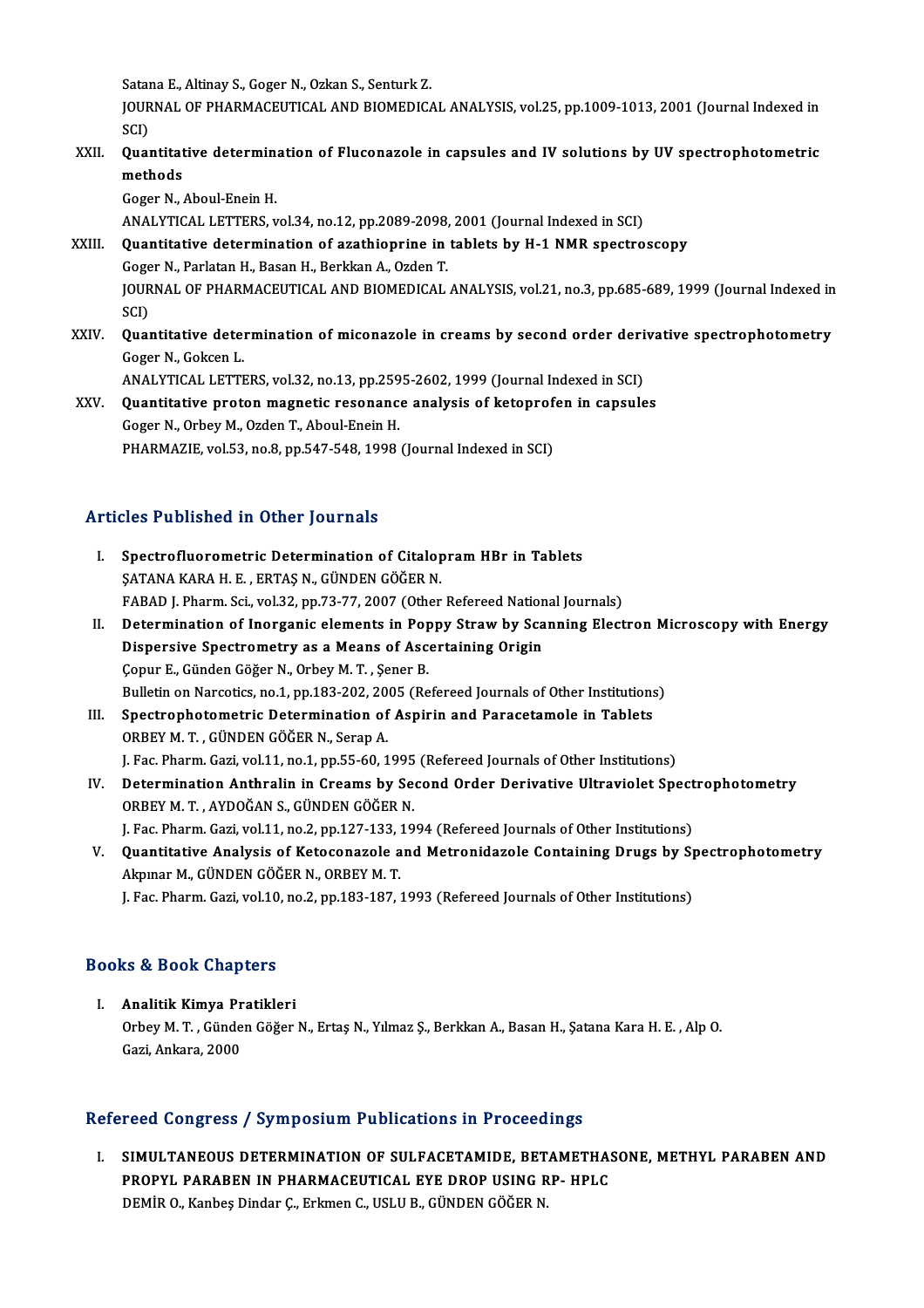13th Int. Symp. on Pharm. Sciences, Ankara, Turkey, 22 - 25 June 2021

13th Int. Symp. on Pharm. Sciences, Ankara, Turkey, 22 - 25 June 2021<br>II. Comparison of Derivative Spectrophotometric and Validated Stability-Indicating RF-HPLC Methods<br>for Simultaneous Determination of Enhedrine HCL Nonbe 13th Int. Symp. on Pharm. Sciences, Ankara, Turkey, 22 - 25 June 2021<br>Comparison of Derivative Spectrophotometric and Validated Stability-Indicating RF-HF<br>for Simultaneous Determination of Ephedrine HCl, Naphazoline HCl, A Comparison of Derivativ<br>for Simultaneous Detern<br>Pharmaceutical Pomade<br>Kanbes Dinder C. Cünder C for Simultaneous Determination<br>Pharmaceutical Pomade<br>Kanbeş Dindar Ç., Günden Göğer N.<br>11th Aggean Anakutical Chamistry D

Pharmaceutical Pomade<br>Kanbeş Dindar Ç., Günden Göğer N.<br>11th Aegean Analytical Chemistry Days (AACD2018), in Chania, Crete, Greece, Athens, Greece, 25 - 29 September<br>2018 Kanbe<br>11th A<br>2018<br>Deter 11th Aegean Analytical Chemistry Days (AACD2018), in Chania, Crete, Greece, Athens, Greece, 25 - 29 September<br>2018<br>III. Determination of Antazoline, Naphazoline, Ephedrine, Chlorbutanol in Pharmacetical Pomade Using<br>PRIMPL

2018<br>Determina<br>RP- HPLC<br>Kanbes Din RP- HPLC<br>Kanbeş Dindar Ç., Günden Göğer N.

12th Int. Symp. on Pharm. Sciences, Ankara, Turkey, 26 - 29 June 2018

- IV. Simultaneous Determination of Procaine, Isoxsuprine, Nikethamide, Chlorpromazine and Flufenamic Acid in Horse Urine by Dispersive Liquid-Liquid Microextraction and Liquid Chromatography-Simultaneous Determination of Procaine,<br>Acid in Horse Urine by Dispersive Liquid<br>Tandem Mass Spectrometry (LC-MS/MS)<br>Cebuk T 7 - Günden Cöğer N Acid in Horse Urine by Dis<br>Tandem Mass Spectrometr<br>Çabuk T. Z. , Günden Göğer N.<br>CPSS Antalya Turkay 11, 12 Tandem Mass Spectrometry (LC-MS/MS<br>Çabuk T. Z. , Günden Göğer N.<br>GPSS, Antalya, Turkey, 11 - 13 October 2017<br>Dianoraive Liquid Liquid Mianoovtrastic Cabuk T. Z. , Günden Göğer N.<br>GPSS, Antalya, Turkey, 11 - 13 October 2017<br>V. Dispersive Liquid Liquid Microextraction Prior to Capillary Electrophoresis for the Determination of<br>Pershaps in Personal Care Products Human Hri
- GPSS, Antalya, Turkey, 11 13 October 2017<br>Dispersive Liquid Liquid Microextraction Prior to Capillary E<br>Parabens in Personal Care Products Human Urine and Saliva<br>ALSHANA U, EPTAS N, CÜNDEN CÖĞER N Dispersive Liquid Liquid Microextract<br>Parabens in Personal Care Products H<br>ALSHANA U., ERTAŞ N., GÜNDEN GÖĞER N.<br>CPSS Antelve Turkey 12, 15 Nevember 24 Parabens in Personal Care Products Human Urine and Saliva<br>ALSHANA U., ERTAŞ N., GÜNDEN GÖĞER N.<br>GPSS, Antalya, Turkey, 12 - 15 November 2015 ALSHANA U., ERTAȘ N., GÜNDEN GÖĞER N.<br>GPSS, Antalya, Turkey, 12 - 15 November 2015<br>VI. — A Rapid and Simple Method for the Determination of Triphenylmethane Residues in Culture Fish by<br>Combining a Simple Liquid Liquid Extr
- GPSS, Antalya, Turkey, 12 15 November 2015<br>A Rapid and Simple Method for the Determination of Triphenylmethane Residues in Cu<br>Combining a Simple Liquid Liquid Extraction with Pseudo Isotachophoresis Technique<br>LURRAD L. T A Rapid and Simple Method for the Determina<br>Combining a Simple Liquid Liquid Extraction v<br>LUBBAD İ., TAMER U., GÜNDEN GÖĞER N., ERTAŞ N.<br>CPSS Antalya Turkay 12, 15 Navambar 2015 Combining a Simple Liquid Liquid Extracti<br>LUBBAD İ., TAMER U., GÜNDEN GÖĞER N., ERTA<br>GPSS, Antalya, Turkey, 12 - 15 November 2015<br>Dispersive Liquid Liquid Misroextrastion LUBBAD İ., TAMER U., GÜNDEN GÖĞER N., ERTAŞ N.<br>GPSS, Antalya, Turkey, 12 - 15 November 2015<br>VII. Dispersive Liquid Liquid Microextraction as an Efficient Sample Cleanup and Preconcentration<br> Technique Prier to Conil
- GPSS, Antalya, Turkey, 12 15 November 2015<br>Dispersive Liquid Liquid Microextraction as a<br>Technique Prior to Capillary Electrophoresis<br>ALSHANA UL EPTAS N. CÜNDEN CÖĞEP N Dispersive Liquid Liquid Microextract<br>Technique Prior to Capillary Electroph<br>ALSHANA U., ERTAŞ N., GÜNDEN GÖĞER N.<br>International Multidissinlinery Symnosium Technique Prior to Capillary Electrophoresis<br>ALSHANA U., ERTAŞ N., GÜNDEN GÖĞER N.<br>International Multidisciplinary Symposium on Drug Research & Development, DRD 2015, Eskişehir, Turkey, 15 - 17<br>October 2015 ALSHANA U., ERTAS N., GÜNDEN GÖĞER N.
- VIII. Optimization of a Capillary Electrophoresis Method for the Determination of Antazoline and October 2015<br>Optimization of a Capillary Electrophoresi<br>Tetrahydrozoline in Ophthalmic Solutions<br>Alshana U. Cünden Cöğer N. Extas N. Optimization of a Capillary Electr<br>Tetrahydrozoline in Ophthalmic S<br>Alshana U., Günden Göğer N., Ertaş N.<br>11th International Sumnesium en Pha Alshana U., Günden Göğer N., Ertaş N.<br>11th International Symposium on Pharmaceutical Sciences, Ankara, Turkey, 9 - 12 June 2015 Alshana U., Günden Göğer N., Ertaş N.<br>11th International Symposium on Pharmaceutical Sciences, Ankara, Turkey, 9 - 12 June 2015<br>IX. Dispersive Liquid-Liquid Microextraction Combined with Field-Amplified Sample Stacking
	- 11th International Symposium on Pharmaceutical Sciences, Ankara, Turkey, 9 12 June 2015<br>Dispersive Liquid-Liquid Microextraction Combined with Field-Amplified Sample Stacking in<br>Capillary Electrophoresis for the Determin Dispersive Liquid-L<br>Capillary Electrophe<br>and Dairy Products<br>Alabana U. Cünden Cõ Capillary Electrophoresis for the<br>and Dairy Products<br>Alshana U., Günden Göğer N., Ertaş N.<br>The 9th Aegeen Analytical Chemistry I and Dairy Products<br>Alshana U., Günden Göğer N., Ertaş N.<br>The 8th Aegean Analytical Chemistry Days (AACD), İzmir, Turkey, 16 - 20 September 2012

Alshana U., Günden Göğer N., Ertaş N.<br>The 8th Aegean Analytical Chemistry Days (AACD), İzmir, Turkey, 16 - 20 September 2012<br>X. Dispersive Liquid -Liquid Microextraction Combined with Field-Amplified Sample Stacking-Capill The 8th Aegean Analytical Chemistry Days (AACD), İzmir, Turkey, 16 - 20 September 2012<br>Dispersive Liquid -Liquid Microextraction Combined with Field-Amplified Sample Stacking-Capillary<br>Electrophoresis for the Determination Dispersiv<br>Electroph<br>Products<br>Alshans U Electrophoresis for the Determination of Non-Steroidal Anti-Inflammatory Drugs in Milk and Dairy<br>Products<br>Alshana U., Günden Göğer N., Ertaş N. <mark>Products</mark><br>Alshana U., Günden Göğer N., Ertaş N.<br>VI. Ulusal Analitik Kimya Kongresi, Hatay, Turkey, 3 - 07 September 2012<br>Dispersif suu, suu, mikrookstarksiyon sonrası, kapiler olektroforası

XI. Dispersif sıvı sıvı mikroekstarksiyon sonrası kapiler elektroforez ile idrar ve şişelenmiş içme suyu<br>numunelerinde bisfenol A tavini VI. Ulusal Analitik Kimya Kongresi, Ha<br>Dispersif sıvı sıvı mikroekstarksi<br>numunelerinde bisfenol A tayini<br>ALSHANA IL LUPPAD İ. GÜNDEN GÖ Dispersif sıvı sıvı mikroekstarksiyon sonrası kapiler elektrofore<br>numunelerinde bisfenol A tayini<br>ALSHANA U., LUBBAD İ., GÜNDEN GÖĞER N., ÇOK İ., TAMER U., ERTAŞ N.<br>VI Hlusal Analitik Kimua Kongresi Turkov 3 - 07 Santambar numunelerinde bisfenol A tayini<br>ALSHANA U., LUBBAD İ., GÜNDEN GÖĞER N., ÇOK İ., TAMER U., ERT<br>VI. Ulusal Analitik Kimya Kongresi, Turkey, 3 - 07 September 2012<br>A Novel Cembination of Disporsive Liquid Liquid Mispoerti

ALSHANA U., LUBBAD İ., GÜNDEN GÖĞER N., ÇOK İ., TAMER U., ERTAŞ N.<br>1997: VI. Ulusal Analitik Kimya Kongresi, Turkey, 3 - 07 September 2012<br>2016: A Novel Combination of Dispersive Liquid-Liquid Microextraction Based on Soli VI. Ulusal Analitik Kimya Kongresi, Turkey, 3 - 07 September 2012<br>A Novel Combination of Dispersive Liquid-Liquid Microextraction Based on Solidification of Floating<br>Organic Drop with Field-Amplified Sample Injection Capil A Novel Combination of Dispersive Liquid-Liquid Micro<br>Organic Drop with Field-Amplified Sample Injection Cap<br>and Determination of Beta(2)-Agonists in Bovine Urine<br><sup>He M E</sup> Alshans II, Lubbed <sup>i</sup>, Günden Cöğan N, Ertes N Organic Drop with Field-Amplified Sample Injection Capillary Electrophoresis for Preconcentration<br>and Determination of Beta(2)-Agonists in Bovine Urine<br>Us M. F., Alshana U., Lubbad İ., Günden Göğer N., Ertaş N.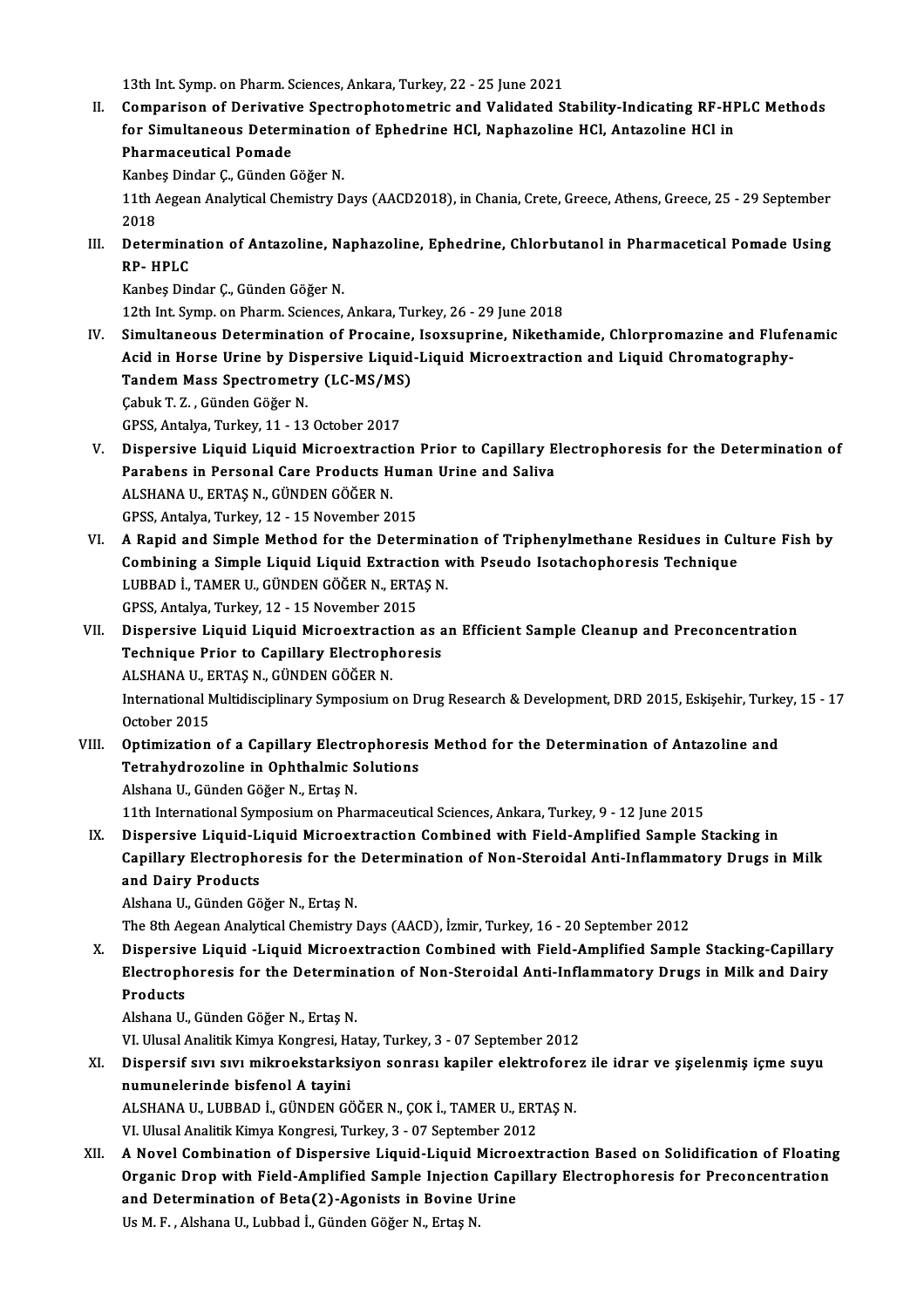|        | VI. Ulusal Analitik Kimya Kongresi, Hatay, Turkey, 3 - 07 September 2012                                          |
|--------|-------------------------------------------------------------------------------------------------------------------|
| XIII.  | Quantitative Determination of Lansoprazole and its Impurities by HPLC                                             |
|        | Yarımkaya Baş S., Saçıntı Ç., Günden Göğer N.                                                                     |
|        | 4th EuCheMS Chemistry Congress, Praha, Czech Republic, 26 - 29 August 2012                                        |
| XIV.   | Separation and Determination of Paracetamol, Chlorpheniramin maleate, Pseudoephedrine HCl and                     |
|        | Dextromethorphan HCl in Tablets using Capillary Zone Electrophoresis                                              |
|        | Yener B., Yarımkaya S., Ertaş N., Günden Göğer N.                                                                 |
|        | 10th Int. Symp. on Pharm. Sciences, Ankara, Turkey, 23 - 26 June 2012                                             |
| XV.    | Analysis of Antazolin and Naphazolin by Microemulsion Electrokinetic Chromatography                               |
|        | Yarımkaya S., Ertaş N., Günden Göğer N.                                                                           |
|        | 10th Int. Symp. on Pharm. Sciences, Ankara, Turkey, 23 - 26 June 2012                                             |
| XVI.   | Determination of Olmesartan medoxomil and Hydrochlorothiazide in the Presence of their                            |
|        | <b>Impurities Using HPLC-UV Method</b>                                                                            |
|        | Saçıntı Ç., Torul H., Günden Göğer N.                                                                             |
|        | 10th Int. Symp. on Pharm. Sciences, Ankara, Turkey, 23 - 26 June 2012                                             |
| XVII.  | Separation and Determination of Ephedrine, Norephedrine and Guaifenesin in Pharmaceutical Syrup                   |
|        | and Biological Samples Using Micellar Electrokinetic Chromatography                                               |
|        | Yarımkaya S., Alshana U., Ertaş N., Günden Göğer N.                                                               |
|        | 7th International Conference on Instrumental Methods of Analysis, Modern Trends and Applications, Athens,         |
|        | Greece, 18 - 22 September 2011                                                                                    |
| XVIII. | Solidification of Organic Drop Microextraction Combined with Capillary Electrophoresis for                        |
|        | Preconcentration and Determination of Bisphenol A in Water Samples                                                |
|        | Lubbad İ., Alshana U., Çok İ., Günden Göğer N., Tamer U., Ertaş N.                                                |
|        | The 7th International Conference on Instrumental Methods of Analysis, Modern Trends and Applications, Athens,     |
|        | Greece, 18 - 22 September 2011                                                                                    |
| XIX.   | Solidification of Organic Drop Microextraction Followed by Online Back-Extraction in Capillary<br>Electrophoresis |
|        | Alshana U., Günden Göğer N., Ertaş N.                                                                             |
|        | The 7th International Conference on Instrumental Methods of Analysis, Modern Trends and Applications, Athens,     |
|        | Greece, 18 - 22 September 2011                                                                                    |
| XX.    | Determination of Some Antidepresant Drugs and Abused Drugs in Their Pharmaceutical Forms and                      |
|        | Human Serum (Citalopram, Paracetamol, Chlorpheniramin, Pseudoephedrine and                                        |
|        | Dextromethorphan)                                                                                                 |
|        | Yener B., Yılmaz Ş., Günden Göğer N.                                                                              |
|        | 14th EBPS Biennial Meeting, Amsterdam, Netherlands, 26 - 29 August 2011                                           |
| XXI.   | Simultaneous determination of Dexpanthenol, Mepyramine Maleate and Lidocaine Hydrochloride in                     |
|        | combined pharmaceutical gels by capillary electrophoresis                                                         |
|        | Başmakçı G., Şatana Kara H. E., Yarımkaya S., Ertaş N., Günden Göğer N.                                           |
|        | 28th International Symposium on Chromatography, Valencia, Spain, 12 - 16 September 2010                           |
| XXII.  | A solution of spectral interference problem about unknown cream ingredients on active substances                  |
|        | Özen G., Şatana Kara H. E., Ertaş N., Günden Göğer N.                                                             |
|        | 9th Int. Symp. on Pharm. Sciences, Ankara, Turkey, 23 - 26 June 2009                                              |
| XXIII. | Quantitative determination of Paracetamol, Caffeine and Codeine in pharmaceutical tablets by                      |
|        | capillary electrophoresis                                                                                         |
|        | Çakır K., Ertaş N., Şatana Kara H. E., Günden Göğer N.                                                            |
|        | 9th Int. Symp. on Pharm. Sciences, Ankara, Turkey, 23 - 26 June 2009                                              |
| XXIV.  | Quantitative determination of Anthralin and Salicylic acid in pharmaceutical creams by HPLC                       |
|        | Yılmaz Ş., Şatana Kara H. E., Günden Göğer N.                                                                     |
|        | International Symposium on Drug Research and Development "From Chemistry to Medicine" and Educational Fair        |
|        | on "GLP and Laboratory Safety: New Approaches, Ankara, Turkey, 4 - 07 May 2009                                    |
| XXV.   | Phosphorimetric determination of Carvedilol and Telmisartan in pharmaceutical tablet forms                        |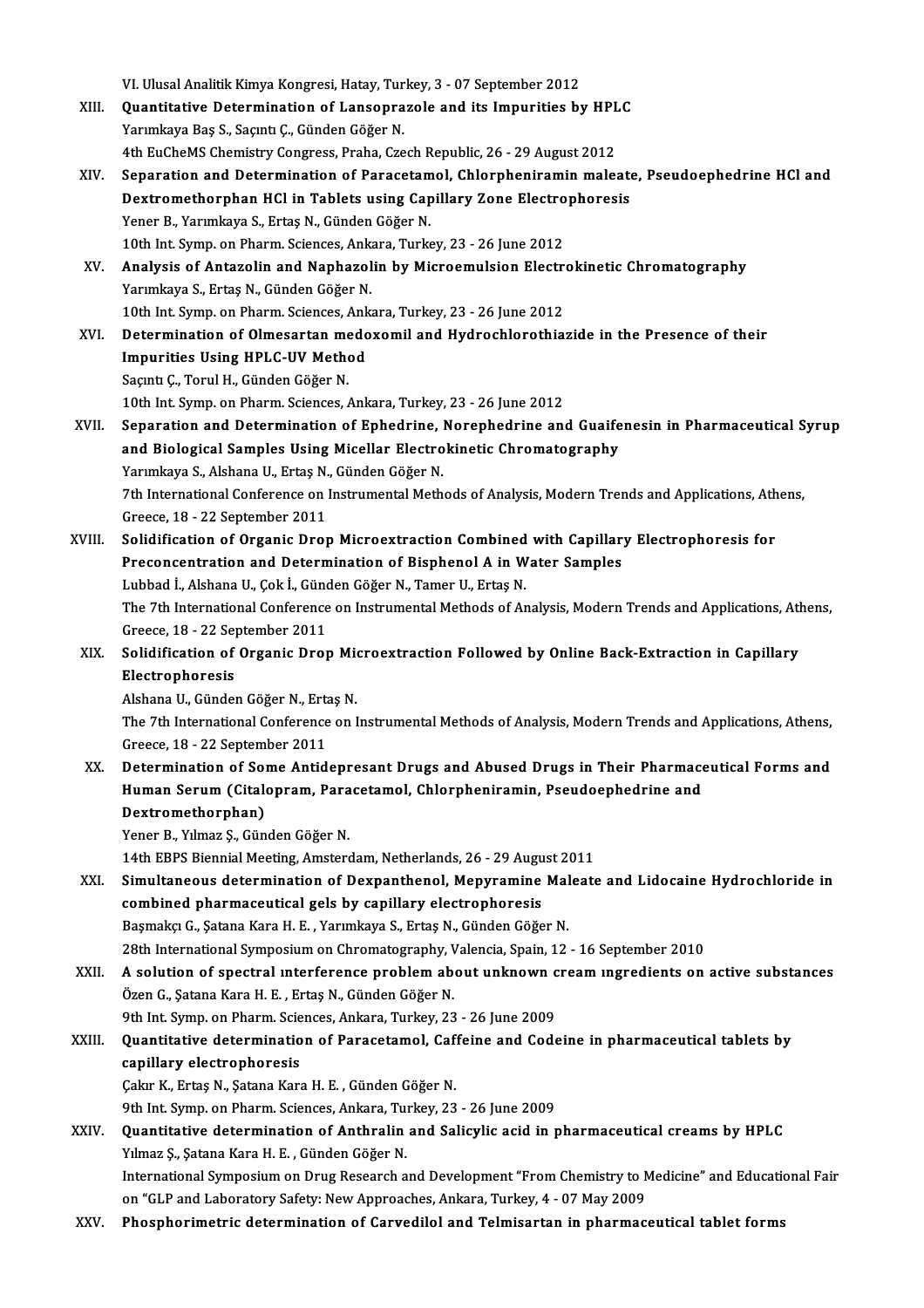Üncüoğlu E., Şatana Kara H. E., Günden Göğer N., Ertaş N. International Symposium on Drug Research and Development "From Chemistry to Medicine" and Educational Fair Üncüoğlu E., Şatana Kara H. E. , Günden Göğer N., Ertaş N.<br>International Symposium on Drug Research and Development "From Chemistry to M<br>on "GLP and Laboratory Safety: New Approaches", Ankara, Turkey, 4 - 07 May 2009<br>Deter International Symposium on Drug Research and Development "From Chemistry to Medicine" at<br>on "GLP and Laboratory Safety: New Approaches", Ankara, Turkey, 4 - 07 May 2009<br>XXVI. Determination of Flurbiprofen in tablets by hea on "GLP and Labora<br>Determination of<br>phosphorescence<br>Satana Kara H E - Ex Determination of Flurbiprofen in tablet<br>phosphorescence<br>Şatana Kara H. E. , Ertaş N., Günden Göğer N.<br>YYU European Conference en the Spectrosce phosphorescence<br>Şatana Kara H. E. , Ertaş N., Günden Göğer N.<br>XXII European Conference on the Spectroscopy of Biological Molecules (ECSBM 2007), Paris, France, 1 - 06<br>Sentember 2007 Satana Kara H. <mark>E.</mark><br>XXII European Co<br>September 2007<br>Elow injection c XXII European Conference on the Spectroscopy of Biological Molecules (ECSBM 2007), Paris, France, 1 - 06<br>September 2007<br>XXVII. Flow injection spectrofluorometric determination of Citalopram HBr in pharmaceutical formulatio September 2007<br>Flow injection spectrofluoromer<br>Şatana Kara H. E. , Günden Göğer N.<br>YYU European Conference en the St Flow injection spectrofluorometric determination of Citalopram HBr in pharmaceutical formula<br>Satana Kara H. E. , Günden Göğer N.<br>XXII European Conference on the Spectroscopy of Biological Molecules (ECSBM' 2007), Paris, Fr Şatana Kara H. E. , Günden Göğer N.<br>XXII European Conference on the Spectroscopy of Biological Molecules (ECSBM' 2007), Paris, France, 1 - 07<br>September 2007 XXII European Conference on the Spectroscopy of Biological Molecules (ECSBM' 2007), Paris, France, 1 - 07<br>September 2007<br>XXVIII. Determination of Etodolac in Pharmaceutical Tablets by Heavy Atom Induced Room Temperature<br>Rh Phosphorescence<br>Satana Kara H. E., Ertaş N., Günden Göğer N. Determination of Etodolac in Pharmace<br>Phosphorescence<br>Şatana Kara H. E. , Ertaş N., Günden Göğer N.<br>Y National Spectrossony Congress, İsmir Tur XNationalSpectroscopyCongress, İzmir,Turkey,4 -07 July2007 Satana Kara H. E. , Ertaş N., Günden Göğer N.<br>X National Spectroscopy Congress, İzmir, Turkey, 4 - 07 July 2007<br>XXIX. Determination of Pindolol in tablet by heavy atom induced room temperature phosphorescence X National Spectroscopy Congress, İzmir, Tur<br>Determination of Pindolol in tablet by h<br>Ertaş N., Şatana Kara H. E. , Günden Göğer N.<br><sup>Oth Int Sumn on Pharm, Scionges, Ankara, Tr</sup> Determination of Pindolol in tablet by heavy atom induced ro<br>Ertaş N., Şatana Kara H. E. , Günden Göğer N.<br>8th Int. Symp. on Pharm. Sciences, Ankara, Turkey, 13 - 16 June 2006<br>Determination of Anthralin and Solisvlia Asid Ertaș N., Șatana Kara H. E. , Günden Göğer N.<br>8th Int. Symp. on Pharm. Sciences, Ankara, Turkey, 13 - 16 June 2006<br>XXX. Determination of Anthralin and Salicylic Acid in Cream Formulations by Synchronous Fluorescence<br>Sp 8th Int. Symp. on Pharm. Sciences, Ankara, Turkey, 13 - 16 June 2006<br>Determination of Anthralin and Salicylic Acid in Cream Form<br>Spectrometry<br>Günden Göğer N., Ertaş N. Determination of Anthr<br>Spectrometry<br>Günden Göğer N., Ertaş N.<br><sup>Oth Int Sumn</sup> on Pharm S 8th Int. Symp. on Pharm. Sciences, Ankara, Turkey, 13 - 16 June 2006 Günden Göğer N., Ertaş N.<br>8th Int. Symp. on Pharm. Sciences, Ankara, Turkey, 13 - 16 June 2006<br>XXXI. Determination of Citalopram using flow injection -solid phase extraction (SPE) with<br>conserve fluoremetric detection 8th Int. Symp. on Pharm. Sciences, J<br>Determination of Citalopram u<br>spectrofluorometric detection<br>Satana Kara H. E., Ertas N. Cünden Determination of Citalopram using flow<br>spectrofluorometric detection<br>Şatana Kara H. E. , Ertaş N., Günden Göğer N.<br><sup>9th Int Sumn on Pharm Sciences Ankara T.</sup> spectrofluorometric detection<br>\$atana Kara H. E. , Ertaş N., Günden Göğer N.<br>8th Int. Symp. on Pharm. Sciences, Ankara, Turkey, 13 - 16 June 2006 XXXII. Separation of Citalopram and Desmethylcitalopram by capillary zone electrophoresis 8th Int. Symp. on Pharm. Sciences, Ankara, Turkey, 13 - 16 June 20<br>Separation of Citalopram and Desmethylcitalopram by cap<br>Karakaya S., Çakır K., Şatana Kara H. E. , Ertaş N., Günden Göğer N.<br><sup>9th Int. Sump. on Pharm. Scie</sup> Separation of Citalopram and Desmethylcitalopram by capilla<br>Karakaya S., Çakır K., Şatana Kara H. E. , Ertaş N., Günden Göğer N.<br>8th Int. Symp. on Pharm. Sciences, Ankara, Turkey, 13 - 16 June 2006<br>Spestrafluoremetris dete Karakaya S., Çakır K., Şatana Kara H. E. , Ertaş N., Günden Göğer N.<br>8th Int. Symp. on Pharm. Sciences, Ankara, Turkey, 13 - 16 June 2006<br>XXXIII. Spectrofluorometric determination of Citalopram HBr in pharmaceutical tablet 8th Int. Symp. on Pharm. Sciences, Ankara, Turkey, 13 - 16 June 2006<br>Spectrofluorometric determination of Citalopram HBr in pha:<br>Şatana Kara H. E. , Ertaş N., Günden Göğer N.<br>8th Int. Symp. on Pharm. Sciences, Ankara, Turk Spectrofluorometric determination of Citalopram HBr in phar<br>Satana Kara H. E. , Ertaş N., Günden Göğer N.<br>8th Int. Symp. on Pharm. Sciences, Ankara, Turkey, 13 - 16 June 2006<br>The Determination of Gitalanzam in pharmaseutis Satana Kara H. E. , Ertaş N., Günden Göğer N.<br>8th Int. Symp. on Pharm. Sciences, Ankara, Turkey, 13 - 16 June 2006<br>XXXIV. The Determination of Citalopram in pharmaceutical tablets and serum by capillary electrophoresis 8th Int. Symp. on Pharm. Sciences, Ankara, Turkey, 13 - 16<br>The Determination of Citalopram in pharmaceutical<br>Şatana Kara H. E. , Uysal Ü. D. , Günden Göğer N., Tunçel M.<br>20th International Sympesium en Canillary Chromategr The Determination of Citalopram in pharmaceutical tablets and serum by capillary electrophoresis<br>Şatana Kara H. E. , Uysal Ü. D. , Günden Göğer N., Tunçel M.<br>29th International Symposium on Capillary Chromatography & 3th G Satana Kara H. E. ,<br>29th International<br>June 2006, pp.1-2<br>Determination e 29th International Symposium on Capillary Chromatography & 3th GCxGC Symposium, Trento<br>June 2006, pp.1-2<br>XXXV. Determination of Ambroxol HCl in tablets by flow injection UV spectrophotometry<br>Satana Kara H.E. Basan H. Cünda June 2006, pp.1-2<br>Determination of Ambroxol HCl in tablets by flow **1:**<br>Şatana Kara H. E. , Basan H., Günden Göğer N., Orbey M. T.<br>2rd BBCAC Constanta Bomania 12 , 14 Santamber 2005 Determination of Ambroxol HCl in tablets by flow mjection<br>Satana Kara H. E. , Basan H., Günden Göğer N., Orbey M. T.<br>3rd BBCAC, Constanta, Romania, 12 - 14 September 2005, pp.1-2<br>Elow Injection IIV determination of Ibungef Satana Kara H. E. , Basan H., Günden Göğer N., Orbey M. T.<br>3rd BBCAC, Constanta, Romania, 12 - 14 September 2005, pp.1-2<br>XXXVI. Flow Injection UV determination of Ibuprofen in pharmaceutical matrices 3rd BBCAC, Constanta, Romania, 12 - 14 Septe<br>Flow Injection UV determination of Ibup<br>Satana Kara H. E. , Basan H., Günden Göğer N.<br>2rd BBCAC Constanta Bomania 12 - 14 Sente Flow Injection UV determination of Ibuprofen in pharmac<br>Şatana Kara H. E. , Basan H., Günden Göğer N.<br>3rd BBCAC, Constanta, Romania, 12 - 14 September 2005, pp.1-2<br>Flow Injection Spectrofluoremetria Determination of Cital Satana Kara H. E. , Basan H., Günden Göğer N.<br>3rd BBCAC, Constanta, Romania, 12 - 14 September 2005, pp.1-2<br>XXXVII. Flow Injection Spectrofluorometric Determination of Citalopram HBr in Pharmaceutical<br>Fermulations 3rd BBCAC, Constanta, Romania, 12 - 14 September 2005, pp.1-2<br>Flow Injection Spectrofluorometric Determination of Cita<br>Formulations<br>Satana Kara H. E., Günden Göğer N. Flow Injection Spectrofluorome<br>Formulations<br>Şatana Kara H. E. , Günden Göğer N.<br>IV National Spectrosseny Congress IX National Spectroscopy Congress, Ankara, Turkey, 9 - 11 June 2005 Satana Kara H. E. , Günden Göğer N.<br>IX National Spectroscopy Congress, Ankara, Turkey, 9 - 11 June 2005<br>XXXVIII. Quantitative determination of Ketoprofen in gels and ampules by flow injection UV<br>anestrophotometry IX National Spectrosco<br>Quantitative determ<br>spectrophotometry<br>Örlü C. Besen H. Satar Quantitative determination of Ketoprofen in gels and a<br>spectrophotometry<br>Özlü C., Basan H., Şatana Kara H. E. , Ertaş N., Günden Göğer N.<br>4th Asseen Apektisel Chemistry Devs, Ankara, Turkey, 30 Sen **spectrophotometry**<br>Özlü C., Basan H., Şatana Kara H. E. , Ertaş N., Günden Göğer N.<br>4th Aegean Analytical Chemistry Days, Ankara, Turkey, 29 September - 03 October 2004, pp.1-3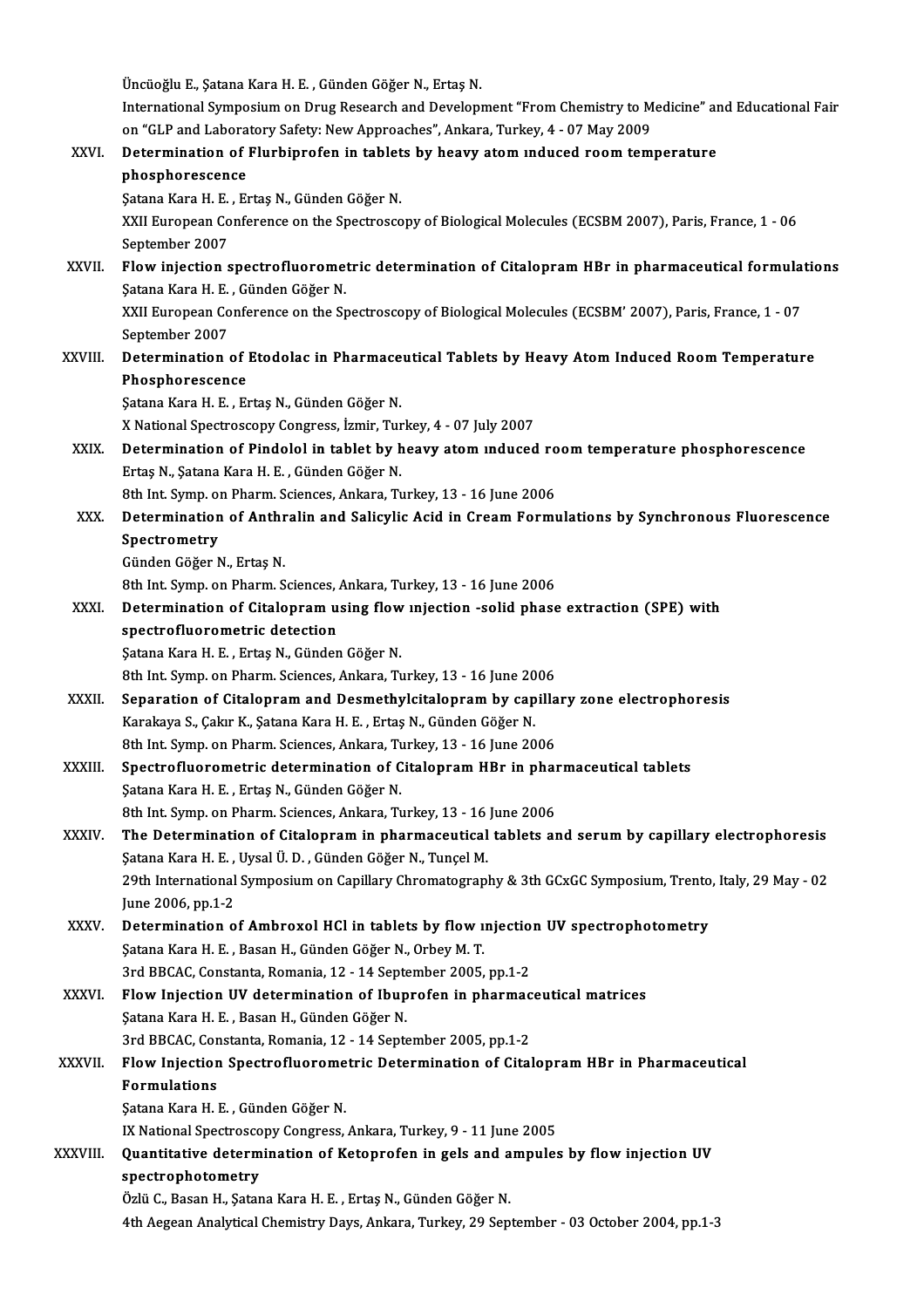| <b>XXXIX</b> | Determination of Inorganic Elements in Poppy Capsules and Poppy Seeds by SEM/EDS                                                                                         |
|--------------|--------------------------------------------------------------------------------------------------------------------------------------------------------------------------|
|              | Çopur E., Günden Göğer N., Şener B.                                                                                                                                      |
|              | 7th Int. Symp. on Pharm. Sciences, Ankara, Turkey, 24 - 27 June 2003                                                                                                     |
| XL.          | Quantitative Determination of Ibuprofen in Pharmaceutical Formulations by UV Spectrophotometry<br>and HPLC                                                               |
|              | Çamalan Türk S., Basan H., Günden Göğer N.                                                                                                                               |
|              | 7th Int. Symp. on Pharm. Sciences, Ankara, Turkey, 24 - 27 June 2003                                                                                                     |
| XLI.         | Quantitative Determination of Piroxicam in Tablets Containing Piroxicam-b Cyclodextrin by First<br><b>Order Derivative Spectrophotometry</b>                             |
|              | Orbey M. T., Basan H., Ertaş N., Günden Göğer N.                                                                                                                         |
|              | 6th European Congress of Pharmaceutical Sciences, EUFEPS 2000, Budapest, Hungary, 16 - 19 September 2000                                                                 |
| XLII.        | Quantitative Determination of Ambroxol in Pharmaceutical Formulations by UV Spectrophotometry<br>and HPLC                                                                |
|              | Dinçer Z., Basan H., Günden Göğer N.                                                                                                                                     |
|              | 6th Int. Symp. on Pharm. Sciences, Ankara, Turkey, 27 - 29 June 2000                                                                                                     |
| XLIII.       | Quantitative Determination of Fluconazole in Pharmaceutical Formulations by Non-aqueous                                                                                  |
|              | Titrimetric Method and UV Spectrophotometric Method                                                                                                                      |
|              | Türkalp A., Günden Göğer N.                                                                                                                                              |
|              | 6th Int. Symp. on Pharm. Sciences, Ankara, Turkey, 27 - 29 June 2000                                                                                                     |
| XLIV.        | Simultaneous Determination of Piroxicam and Benzyl Alcohol in Gel Forms by Second Order                                                                                  |
|              | <b>Derivative Spectroscopy</b>                                                                                                                                           |
|              | Günden Göğer N., Zahteb L. M., Berkkan A., Şentürk Z.                                                                                                                    |
|              | 6th Int. Symp. on Pharm. Sciences, Ankara, Turkey, 27 - 29 June 2000                                                                                                     |
| XLV.         | Voltammetric Oxidation and Determination of Sulpiride                                                                                                                    |
|              | Özkan S.A., Günden Göğer N., Şentürk Z.                                                                                                                                  |
|              | Modern Electroanalytical Methods, An Int. Conference to Mark the 40th Anniversary of the Award of the Nobel                                                              |
|              | Prize to Professor Jaroslaw Heyrovsky, Praha, Czech Republic, 19 - 23 September 1999                                                                                     |
| XLVI.        | Simultaneous determination of Hydrochlorothiazide and Valsartan in tablets by ultraviolet                                                                                |
|              | derivative spectrophotometry                                                                                                                                             |
|              | Şatana Kara H. E., Altınay Ş., Günden Göğer N., Özkan S. A., Şentürk Z.<br>Colloquium Spectroscopicum Internationale XXXI, Ankara, Turkey, 5 - 10 September 1999, pp.1-2 |
| XLVII.       | Determination of Piroxicam in Gel Forms by Second Order Derivative Ultraviolet Spectrophotometry                                                                         |
|              | Günden Göğer N., Pehlivan Berkkan A., Orbey M. T.                                                                                                                        |
|              | Kimya 98, 12. Ulusal Kimya Kongresi, Edirne, Turkey, 7 - 11 September 1998                                                                                               |
| XLVIII.      | Quantitative Determination of Azathioprine in Tablets by 1H NMR Spectroscopy                                                                                             |
|              | Parlatan H. K., Basan H., Günden Göğer N., Özden S. T.                                                                                                                   |
|              | Drug Analysis 98, Brussels, Belgium, 11 - 15 May 1998                                                                                                                    |
| XLIX.        | Quantitative Determination of Ketoprofen in Tablets and Capsules by 1H NMR Spectroscopy                                                                                  |
|              | Günden Göğer N., Orbey M.T., Özden S.T.                                                                                                                                  |
|              | 2nd Mediterranean Basin Conference on Analytical Chemistry, Rabat, Morocco, 23 - 28 November 1997                                                                        |
| L.           | Voltammetric Determination of Secnidazole in Tablets                                                                                                                     |
|              | Şentürk Z., Özkan S.A., Günden Göğer N., Pehlivan Berkkan A.                                                                                                             |
|              | 2nd Mediterranean Basin Conference on Analytical Chemistry, Rabat, Morocco, 23 - 28 November 1997                                                                        |
| LI.          | Spectrophotometric Determination of Ionized Calcium in Milk Samples                                                                                                      |
|              | Bomba F., Günden Göğer N., Orbey M.T.                                                                                                                                    |
|              | Kimya 97, XI. Kimya Kongresi, Van, Turkey, 16 - 20 June 1997                                                                                                             |
| LII.         | Quantitative Determination of Azathioprine in Tablets by 1H NMR Spectroscopy                                                                                             |
|              | Parlatan H. K., Basan H., Günden Göğer N., Özden S. T.                                                                                                                   |
|              | Kimya 97, XI. Kimya Kongresi, Van, Turkey, 16 - 20 June 1997                                                                                                             |
| LIII.        | Voltammetric Determination of Secnidazole in Tablets                                                                                                                     |
|              | Şentürk Z., Özkan S. A., Günden Göğer N., Pehlivan Berkkan A.                                                                                                            |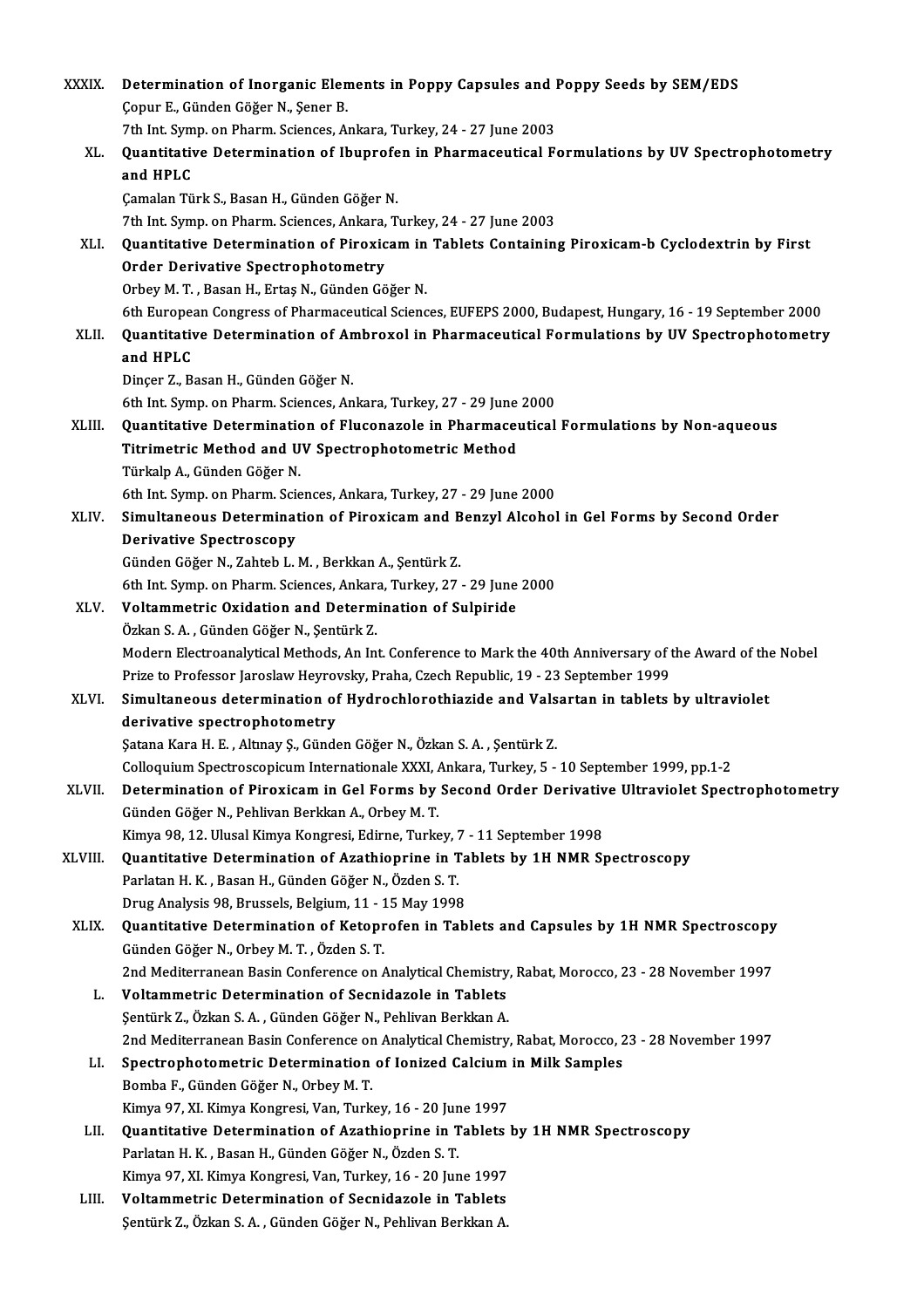Kimya 97, XI. Kimya Kongresi, Van, Turkey, 16 - 20 June 1997<br>Petermination of Misonagolo in Cream Formulation by

Kimya 97, XI. Kimya Kongresi, Van, Turkey, 16 - 20 June 1997<br>LIV. Determination of Miconazole in Cream Formulation by Derivative UV Spectroscopy Kimya 97, XI. Kimya Kongresi, Van, Turke<br>Determination of Miconazole in Cre<br>Gökçen L., Günden Göğer N., Orbey M. T.<br>4th Int Sumn on Pharm Ssianses Ankan Determination of Miconazole in Cream Formulation by Deriva<br>Gökçen L., Günden Göğer N., Orbey M. T.<br>4th Int. Symp. on Pharm. Sciences, Ankara, Turkey, 27 - 30 June 1995<br>Determination of Galeium in Teath Enamel by Jan Salast Gökçen L., Günden Göğer N., Orbey M. T.<br>4th Int. Symp. on Pharm. Sciences, Ankara, Turkey, 27 - 30 June 1995<br>LV. Determination of Calcium in Teeth Enamel by Ion Selective Electrode and Atomic Absorption<br>Spectrometry 4th Int. Symp. on Pharm. Sciences, Ankara, Turkey, 27 - 30 June 1995

## Parlatan H. K., Günden Göğer N., Orbey M. T. 4th Int. Symp. on Pharm. Sciences, Ankara, Turkey, 27 - 30 June 1995

- Parlatan H. K., Günden Göğer N., Orbey M. T.<br>4th Int. Symp. on Pharm. Sciences, Ankara, Turkey, 27 30 June 1995<br>LVI. Simultaneous Determination of Berberin in Berberis vulgaris L. by HPLC<br>Aydeğan S. Günden Göğer N. Orbey Aydoğan S., Günden Göğer N., Orbey M. T.<br>4th Int. Symp. on Pharm. Sciences, Ankara, Turkey, 27 - 30 June 1995 Simultaneous Determination of Berberin in Berberis vulgaris<br>Aydoğan S., Günden Göğer N., Orbey M. T.<br>4th Int. Symp. on Pharm. Sciences, Ankara, Turkey, 27 - 30 June 1995<br>Spectrophotometric Determination of Aspirin and Bers
- LVII. Spectrophotometric Determination of Aspirin and Paracetamole in Tablets Orbey M.T., Günden Göğer N., Aydoğan S. Spectrophotometric Determination of Aspirin and Paracetamole in Tablets<br>Orbey M. T. , Günden Göğer N., Aydoğan S.<br>1st Int. Meeting on Pharmacy and Pharmaceutical Sciences, İstanbul, Turkey, 4 - 07 September 1994<br>Studies on Orbey M. T. , Günden Göğer N., Aydoğan S.<br>1st Int. Meeting on Pharmacy and Pharmaceutical Sciences, İstanbul, Turk<br>LVIII. Studies on the Quantitative Determination of Sodium Diclofenac 1st Int. Meeting on Pharmacy and Pharmaceuti<br>Studies on the Quantitative Determinatio<br>Fırat N., Ören C., Günden Göğer N., Orbey M. T.
- Studies on the Quantitative Determination of Sodium Diclofenac<br>Firat N., Ören C., Günden Göğer N., Orbey M. T. 3rd Int. Symp. on Pharm. Sciences, Ankara, Turkey, 15 - 18 June 1993

## LIX. Quantitative Analysis of Ketoconazole and Metronidazole Containing Drugs by UV-VIS

Akpınar M., Günden Göğer N., Orbey M.T. 3rd Int. Symp. on Pharm. Sciences, Ankara, Turkey, 15 - 18 June 1993, pp.13-14

## Supported Projects

Supported Projects<br>GÜNDEN GÖĞER N., Project Supported by Higher Education Institutions, Yüksek Basınçlı Sıvı Kromatografisi Yöntemiyle<br>Farmaşötlik Kromlarda Diflukartalan Valarat ve İrakanaral Nitrat Miktar Tavini, 2008, C Bupporteur i rejects<br>GÜNDEN GÖĞER N., Project Supported by Higher Education Institutions, Yüksek Basınçlı Sıvı Krom<br>Farmasötik Kremlerde Diflukortolon Valerat ve İzokonazol Nitrat Miktar Tayini, 2008 - Continues<br>CÜNDEN GÖĞ GÜNDEN GÖĞER N., Project Supported by Higher Education Institutions, Yüksek Basınçlı Sıvı Kromatografisi Yöntemiyl<br>Farmasötik Kremlerde Diflukortolon Valerat ve İzokonazol Nitrat Miktar Tayini, 2008 - Continues<br>GÜNDEN GÖĞE

Farmasötik Kremlerde Diflukortolon Valerat ve İzokonazol Nitrat Miktar Tayini, 2008 - Continues<br>GÜNDEN GÖĞER N., Project Supported by Higher Education Institutions, Kapiler Elektroforez Yöntemiyle Parasetamol,<br>Kafein ve Ko GÜNDEN GÖĞER N., Project Supported by Higher Education Institutions, Kapiler Elektroforez Yöntemiyle Parasetamol,<br>Kafein ve Kodein Miktar Tayini, 2007 - Continues<br>GÜNDEN GÖĞER N., Project Supported by Higher Education Inst

Kafein ve Kodein Miktar Tayini, 2007 - Continues<br>GÜNDEN GÖĞER N., Project Supported by Higher Education Ins<br>Yöntemiyle Antralin Miktar Tayini (ÖN-BAP), 2006 - Continues<br>GÜNDEN GÖĞER N., Project Supported by Higher Educatio GÜNDEN GÖĞER N., Project Supported by Higher Education Institutions, Farmasötik Kremlerde Floresans Spekti<br>Yöntemiyle Antralin Miktar Tayini (ÖN-BAP), 2006 - Continues<br>GÜNDEN GÖĞER N., Project Supported by Higher Education

Yöntemiyle Antralin Miktar Tayini (ÖN-BAP), 2006<br>GÜNDEN GÖĞER N., Project Supported by Higher Ec<br>spektroskopisi yöntemiyle tayini., 2005 - Continues<br>GÜNDEN GÖĞER N. Broject Supported by Higher Ec GÜNDEN GÖĞER N., Project Supported by Higher Education Institutions, Propifenazonun Akışa enjeksiyonlu UV<br>spektroskopisi yöntemiyle tayini., 2005 - Continues<br>GÜNDEN GÖĞER N., Project Supported by Higher Education Instituti

spektroskopisi yöntemiyle tayini., 2005 - Continues<br>GÜNDEN GÖĞER N., Project Supported by Higher Education Instit<br>elektroforez yöntemi ile steriospesifik tayinleri, 2004 - Continues<br>GÜNDEN GÖĞER N., Project Supported by Hi GÜNDEN GÖĞER N., Project Supported by Higher Education Institutions, Sitalopram ve desmetilsitalopramın kapiler<br>elektroforez yöntemi ile steriospesifik tayinleri, 2004 - Continues<br>GÜNDEN GÖĞER N., Project Supported by High

elektroforez yönt<br>GÜNDEN GÖĞER I<br>2003 - Continues<br>CÜNDEN GÖĞER I GÜNDEN GÖĞER N., Project Supported by Higher Education Institutions, Farmasötik formlarda ketoprofen miktar tz<br>2003 - Continues<br>GÜNDEN GÖĞER N., Project Supported by Higher Education Institutions, İbuprofen içeren draje, p

2003 - Continues<br>GÜNDEN GÖĞER N., Project Supported by Higher Education Institutions, İbuprofen içeren draje, pediatrik<br>kremlerde UV türev spektroskopisi yöntemi ile etken madde ve koruyucu miktar tayini, 2002 - Continues<br> GÜNDEN GÖĞER N., Project Supported by Higher Education Institutions, İbuprofen içeren draje, pediatrik şurup ve<br>kremlerde UV türev spektroskopisi yöntemi ile etken madde ve koruyucu miktar tayini, 2002 - Continues<br>GÜNDEN G

kremlerde UV türev spektroskopisi yöntemi ile etken madde ve koruyucu miktar tayini, 2002 - Continues<br>GÜNDEN GÖĞER N., Project Supported by Higher Education Institutions, Ambroksol içeren tablet ve şurupla<br>spektroskopisi v GÜNDEN GÖĞER N., Project Supported by Higher Education Institutions, Ambroksol içeren tablet ve şuruplarda UV tür<br>spektroskopisi ve HPLC yöntemleri ile etken madde ve koruyucu miktar tayini çalışmaları, 2001 - Continues<br>GÜ

spektroskopisi ve HPLC yöntemleri ile etken madde ve koruyucu miktar tayini çalışmaları, 2001 - Continues<br>GÜNDEN GÖĞER N., Project Supported by Higher Education Institutions, Türev spektroskopisi yöntemiyle piroks:<br>içeren GÜNDEN GÖĞER N., Project Supported by Higher Education Institutions, Türev spektroskopisi yöntemiyle piroksikam

içeren jel preparatlarda etken madde ve koruyucu tayini çalışması., 1999 - Continues<br>GÜNDEN GÖĞER N., Project Supported by Higher Education Institutions, FARMASÖTİK POMADLARDA EFEDRİN,<br>NAFAZOLİN, ANTAZOLİN VE KLORETON AYRI GÜNDEN GÖÖ<br>NAFAZOLİN,<br>2018 - 2019<br>CÜNDEN GÖÖ NAFAZOLİN, ANTAZOLİN VE KLORETON AYRIMI VE MİKTAR TAYİNİ İÇİN ÇOKLU ANALİZ YÖNTEMİ GELİŞTİRİLMESİ,<br>2018 - 2019<br>GÜNDEN GÖĞER N., Project Supported by Higher Education Institutions, Lansoprazol ve Safsızlıklarının HPLC ve CE

2018 - 2019<br>GÜNDEN GÖĞER N., Project Supported by Higher Education Institutions, Lansoprazol ve Safsızlıklarının HPLC ve CE ile<br>tavini, 2012 - 2015 GÜNDEN GÖĞER N., Project Supported by Higher Education Institutions, Lansoprazol ve Safsızlıklarının HPLC ve (<br>tayini, 2012 - 2015<br>GÜNDEN GÖĞER N., Project Supported by Higher Education Institutions, Kapiler Elektroforez Y

tayini, 2012 - 2015<br>GÜNDEN GÖĞER N., Project Supported by Higher Education Institutions, Kapiler Elektrol<br>Pseudoefedrin ve Metabolitleri Norefedrin ve Norpseudoefedrin'in Tayini, 2011 - 2013<br>GÜNDEN GÖĞER N., Preject Suppor GÜNDEN GÖĞER N., Project Supported by Higher Education Institutions, Kapiler Elektroforez Yöntemiyle Efedrin,<br>Pseudoefedrin ve Metabolitleri Norefedrin ve Norpseudoefedrin'in Tayini, 2011 - 2013<br>GÜNDEN GÖĞER N., Project Su